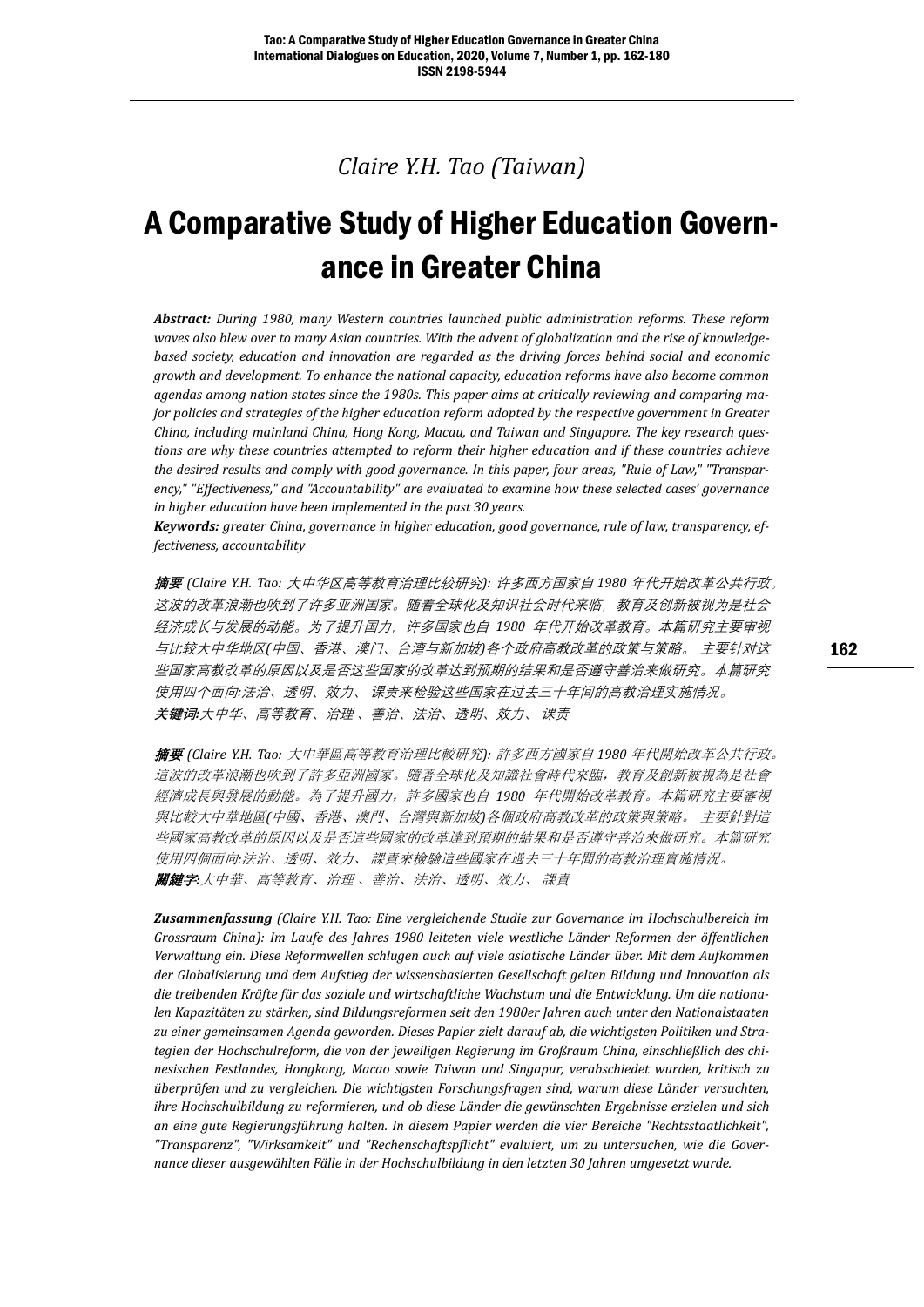*Schlüsselwörter: Großraum China, Governance im Hochschulbereich, gute Regierungsführung, Rechtsstaatlichkeit, Transparenz, Wirksamkeit, Rechenschaftspflicht*

*Ресюме (Клэйр Й. Х. Тао «Сравнительный анализ организации управления в системе высшего образования в крупных территориальных единицах Китая»): В течение 1980 года многие западные страны начали реформы государственного управления. Эта тенденция охватила и многие азиатские страны. Глобализация и придание высокого статуса обществу, базирующему на знании, определили образование и инновации в качестве движущих сил социального и экономического роста. Что укрепить национальные ресурсы, с 1980–х годов реформы в области образования стали основной повесткой дня и для национальных государств. Основная цель данной статьи состоит в том, чтобы проанализировать и сравнить ключевые стратегии и политические рычаги реформы высшего образования, предпринятой управленческим аппаратом на территории Китая, включая его материковую часть, специальные административные районы Гонконг, Макао, а также Тайвань и Сингапур. Магистральным в исследовании является вопрос, почему была предпринята попытка реформирования системы высшего образования, были ли достигнуты желаемые результаты и какую роль в этом сыграло государственное администрирование. Анализ проводится через четыре категории: «легитимность», «транспарентность», «эффективность», «подотчетность». Они привлекаются для того, чтобы определить, как на означенных территориях осуществлялась организация управления в сфере высшего образования в последние тридцать лет.* 

*Ключевые слова: Гросс-Китай, управление в сфере высшего образования, добросовестное управление, верховенство закона, прозрачность, эффективность, подотчетность*

#### Introduction

In the post-Second World War period, the state continued playing the role of an engine of economic progress; however, after the global economic crisis in the mid-1970s, the notion about the governments' competence to perform this responsibility began changing during the 1980s. The government, characterized by hierarchical and top-down administrative processes in the making of public policy, was found ineffective and inefficient in delivering the policy objectives relating to progress and well-being of the people. The United Kingdom, under Prime Minister Margaret Thatcher, and the U.S. then started public administration reform, as these two countries had suffered heavily from economic recession and tax revolts. A fast-spreading desire to make government act more like a business in order to save money, increase efficiency, and oblige public bureaucracies to act more responsively towards their citizenry arose (Pollitt, & Bouckaert, 2011). Next, the governments of New Zealand and Australia joined the movement. (Gruening, 2001) Their successes pushed other western countries to launch major programs of central government reform by reference to private sector management practices from 1980s. It later became known as the New Public Management (NPM). It is a term which has come to cover a very wide range of reforms in an equally broad spread of countries.

As for Asian countries, the collapse of the Soviet Union and the end of the Cold War proved the authoritarian model of government to be a failure. Some communist countries, such as China, which had experienced a rule-directed, party controlled and centralized bureaucracy with a hierarchical government structure, needed to change their public administration system. In addition, due to the 1997 Asian economic crisis, the validity of the previous "East Asian miracle" led by the state-centric governmental practice started to be doubted. Hence, Asian countries have been also riding the global movement of public sector reforms.

Meanwhile, with the advent of globalization and the rise of knowledge-based society, additional pressures have been generated for nation states to improve or maintain their competitiveness in the global market environment. A knowledge-based society is a society which emphasizes the importance of knowledge, education and innovation to drive social and economic growth and devel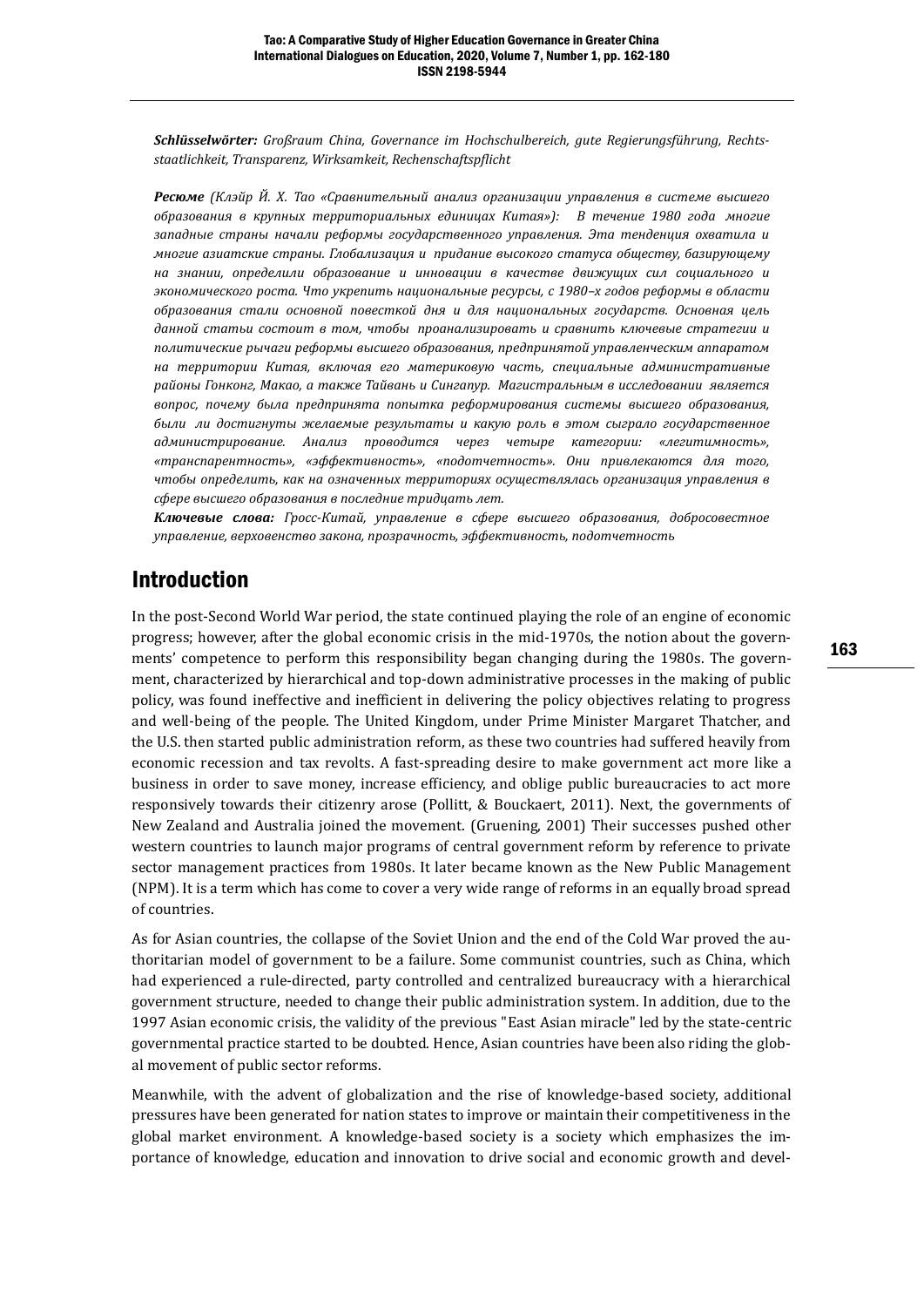opment. Educational reforms have become common agendas among nation states since the 1980s in order to enhance their relevant resources (Zhou, & Luo, 2018; Mok, & Welch, 2003; Shin, Postiglione, & Huang, 2015).

Most of the existing literature or academic discourses related to public sector reform, governance, or education reform are based on the western perspective, few relevant case studies of Asian countries have been conducted. Since the author is from the Greater China region and has noticed similar traditions or cultural practices shared in Greater China, this paper aims to compare each society's higher education governance in this region, including mainland China, Hong Kong, Macau, Singapore and Taiwan, and see if their reforms achieve good governance to better respond to the changes and needs of society.

### *Good Governance*

As the traditional government started to be questioned and criticized in many developed and developing countries, many countries moved away from traditional hierarchical forms of organization and revised their relationship with all non- government actors (in other words, civil society) in a more participatory direction.

New modes of governing in which a multitude of public and private actors from different policy levels govern society through networks and soft policy instruments, in other words, governance, gradually gained popularity (Sørensen, 2006). As governance is generally recognized as an important determinant of a country's long-term economic growth and development, it is important to pay attention to good governance.

The concept of good governance has gained prominence around the world in recent times. It has become a buzzword in the vocabulary of polity and administrative reform, mainly due to the importance given to it by the international community. Like governance, according to United Nations, "good governance" has no single and exhaustive definition, and there is no delimitation of its scope which commands universal acceptance. Good governance has been said to encompass: the rule of law, effective participation, multi-actor partnerships, political pluralism, transparent and accountable processes and institutions, an efficient and effective public sector, legitimacy, access to knowledge, information and education, political empowerment of people, equity, sustainability, and attitudes and values that foster responsibility, solidarity and tolerance.

However, there is a significant degree of consensus that good governance relates to political and institutional processes and outcomes which are deemed necessary to achieve the goals of development. Good governance has been said to be the process whereby public institutions conduct public affairs and manage public resources in a manner essentially free of abuse and corruption, and with due regard for the rule of law.

According to Tripathi (2017), good governance is an approach to government that signifies a participative manner of governing which functions in a responsible, accountable, and transparent manner based on the principles of efficiency, legitimacy, and consensus for the purpose of promoting the rights of individual citizens and the public interest. This indicates the existence of political will for ensuring the material welfare of society and sustainable development with social justice.

### Historical Review of Higher Education Reform in Greater China

The term Greater China has several meanings, but the use in this paper is narrowly defined as referring to a geographical concept which consists of mainland China, Hong Kong, Macau, Taiwan, and Singapore, where ethnic Chinese comprise the majority of the population. In this sense, the term is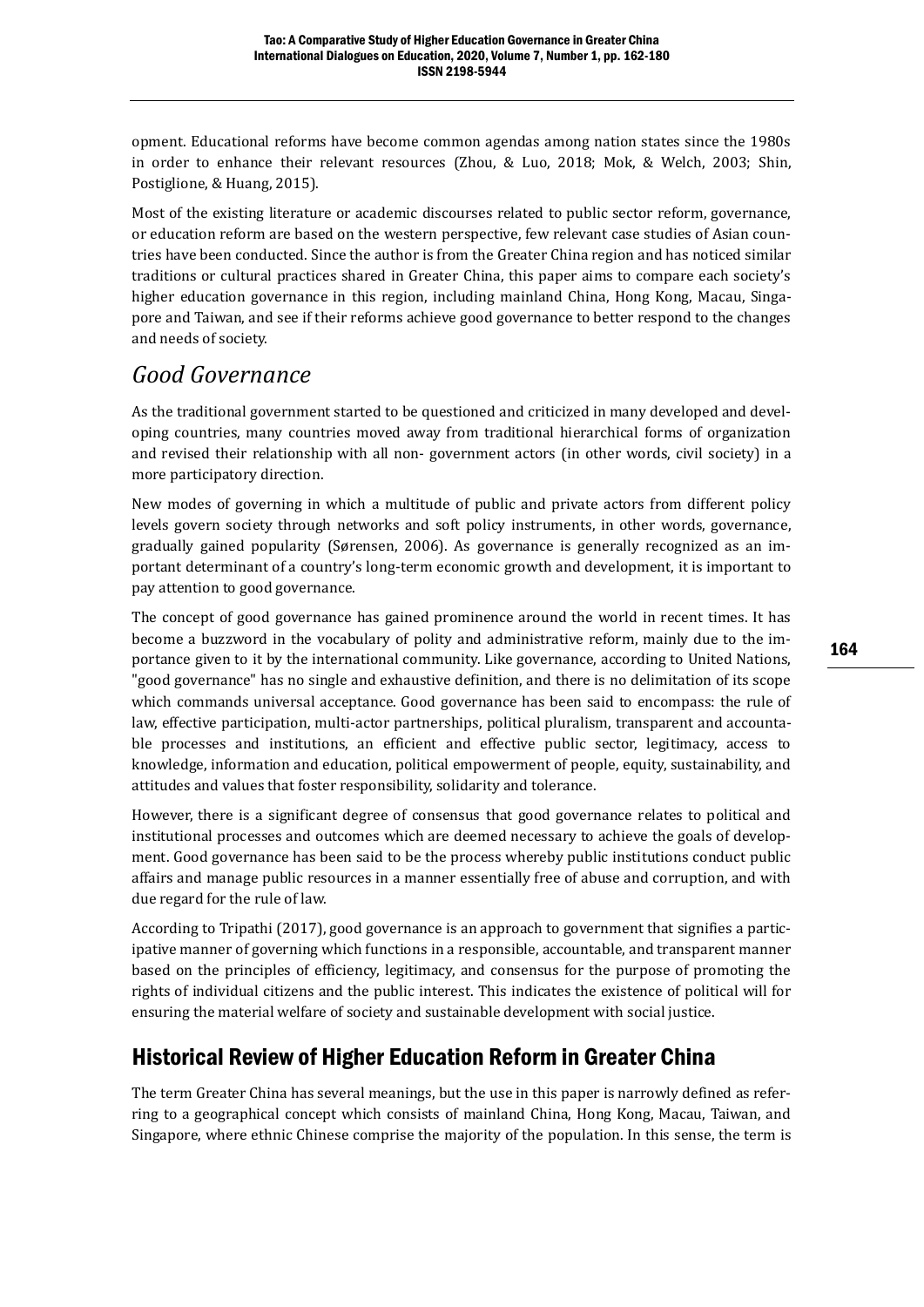used to describe the ethnic and associated political, economic and cultural ties among these Chinese societies (Harding 1993; Cheung 2013).

#### *China*

In Mainland China, every sector of the society was centralized before the "open door" policy. With the increasing development of neo-liberalism and globalism, not only economic reforms have begun to take place, but China's governance of higher education has also undergone substantial reforms in the decades since the late 1970s. (Han, & Xu, 2019) Greater autonomy was introduced into the HE sector to give higher education institutions (HEIs) the necessary freedom to function in a market economy. In the last decade or so, the Chinese Government has allowed for the rise of the market in the education sector and promoted the establishment of private educational institutions.

According to the Chinese Ministry of Education's official statement, the overall objectives of higher education reform since 1990s are to streamline the relationship between government, society and higher education institutions with the aim of developing a new system in which the State is responsible for overall planning and macro management, while higher education institutions follow legislation and exercise autonomy in providing education according to the needs of society (Chinese Ministry of Education). In general, the changing patterns of governance can be observed in the following three areas, privatization of educational provision, financial diversification and decentralization of administration (Cai, 2013).

In old China, higher education grew slowly in terms of institutions and enrollment. By 1949, only 205 institutions had been established and total enrollment was 117, 000 students (Hao, & Long, 2000). By 2010, there were 2723 HEIs. The system has experienced rapid growth, particularly during the past three decades (1978-2014). The number of college students increased by 7.76 times from 3,408,764 in 1998 to 26,474,679 in 2015. Nowadays, China's higher education system has experienced the second highest rate of college enrollment globally (Shin, 2018).

China's private sector dates back to ancient China. In modern China before 1949, there were 81 private institutions. Unfortunately, the private sector disappeared in 1952. The first private institution of contemporary China was established in 1984, along with the reemergence of the private economy. The change indicated that the private institutions were officially accepted and given legitimacy. In the mid-1990s, China realized the importance of promoting the private sector and issued a law on promoting the private sector. Those private HEIs were funded by businesses or individuals in the private sector.

Before 1992, Chinese HEIs were defined as public sectors affiliated with governmental departments. At that time, HEIs were highly controlled by governments at all levels, and there was no institutional autonomy. This centralist mode was characterized by (a) a single system of state ownership (b) vague responsibilities and obligations between institutions and governments; (c) resource distribution by command and planning.

In 1993, the central government released a historical document *the Mission outline of the development and reform of Chinas education clearly stating that the national policy was to actively encour*age and support social agencies and citizens to establish schools according to law, provide guidance, and improve administration. The Mission outline also stated that government agencies had to change their functioning mode from direct control to managing schools through legislation, funding, planning, advice on policies, and other necessary means.

In 1998, the Law on Higher Education again stipulated the general principles behind the policy of decentralization, calling for more diverse modes of educational services and allowing far more flex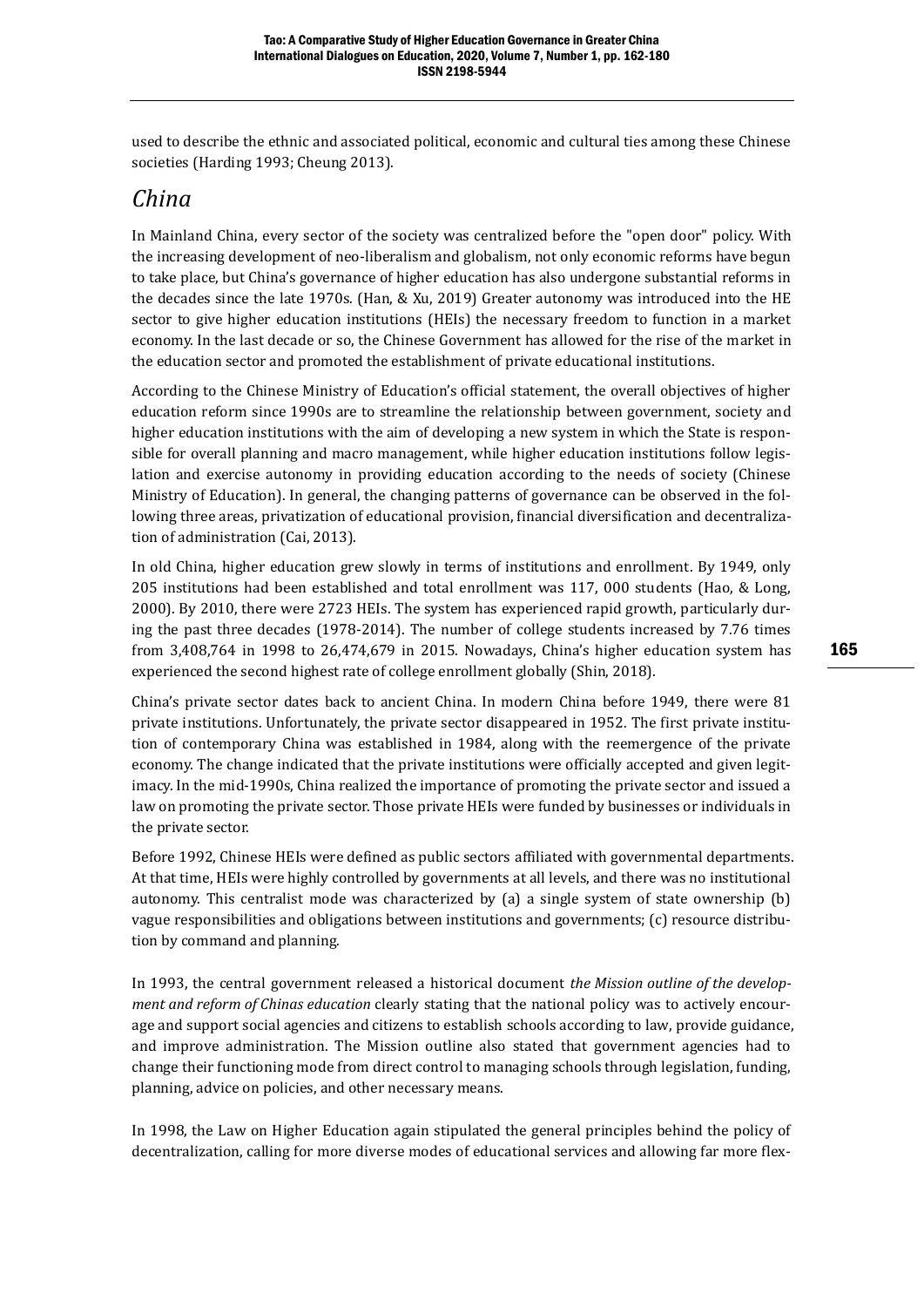ibility for local and provincial governments to run higher education. To carry out the policy of strengthening the nation through science and education, MOC proposed *the Action Plan to Vitalize Education into the 21st Century* in 1998.

According to the "2020 Outline", HEIs are required to establish a new type of management mechanism and a modern university system by reforming and improving organizational governance.

## *Hong Kong*

Higher education in Hong Kong has existed for more than a century. The oldest current institution is the University of Hong Kong, founded in 1911. The motives of those who provided the earliest higher education in Hong Kong were largely philanthropic. The scale of provision, in terms of the population of Hong Kong, was very small. But gradually it became clear that Hong Kong's needs could not be met solely by private benefactors, and other sources of finance had to be found - principally government, but also employers and, in most cases, the students themselves (University Grants Committee, 1996)

Higher education (HE) in Hong Kong remained elitist during most of the British colonial period. The HE system responded to the industry needs and underwent the first round of expansion during the late colonial era. During this expansion period, eight education institutions (HEIs), which were funded by the government via the University Grants Committee (UGC), became self-accredited, and the participation rate in HE increased from 2% in the 1970s to 18% in 1994. The second wave of HE expansion began after China resumed the sovereignty of Hong Kong, and the city became a Special Administrative Region (SAR) in 1997. In 2000, Hong Kong sought to increase the participation rate of tertiary education to 60% by 2010. Hence, the then Chief Executive decided to expand the higher education sector by doubling sub-degree places by the year 2010. This sub-degree level of HE sector has exponentially grown since then, which led the growth of private higher education in Hong Kong. There are currently 21 local degree-awarding post-secondary education institutions in Hong Kong, 9 of which are funded by the public and the other 12 are self-financing post-secondary institutions.

However, the quest for gaining wide access to HE is not necessarily associated with an increase in public expenditures of this sector. As SAR, Hong Kong, unlike China, has continued its colonial tradition, maintaining minimal government intervention and laisser-faire economic orientation in higher education governance since early 2000s. The Hong Kong government did not increase direct public investment or strong coordination of its regional education hub initiatives to achieve its goals of expanding higher education and developing transnational education. (Lo, 2017) Instead, it relies on marketization, competitions and self-financed institutions to achieve the above-mentioned goals.

Besides moving towards mass HE, Hong Kong government also emphasized internationalization in its HE reform initiatives to respond to HE globalization. Measures have been adopted to increase non-local student participation for achieving the objective of Hong Kong as a regional education hub. Quality assurance systems were also introduced to ensure that the UGC-funded institutions are more efficient, more accountable to the public, more cost-effective, and more responsive to socioeconomic needs. Hong Kong also established the new Innovation and Technology Bureau in 2015 to address the increasingly competitive regional and global environment. This bureau was established to encourage universities and industries to work together in projects related to knowledge transfer.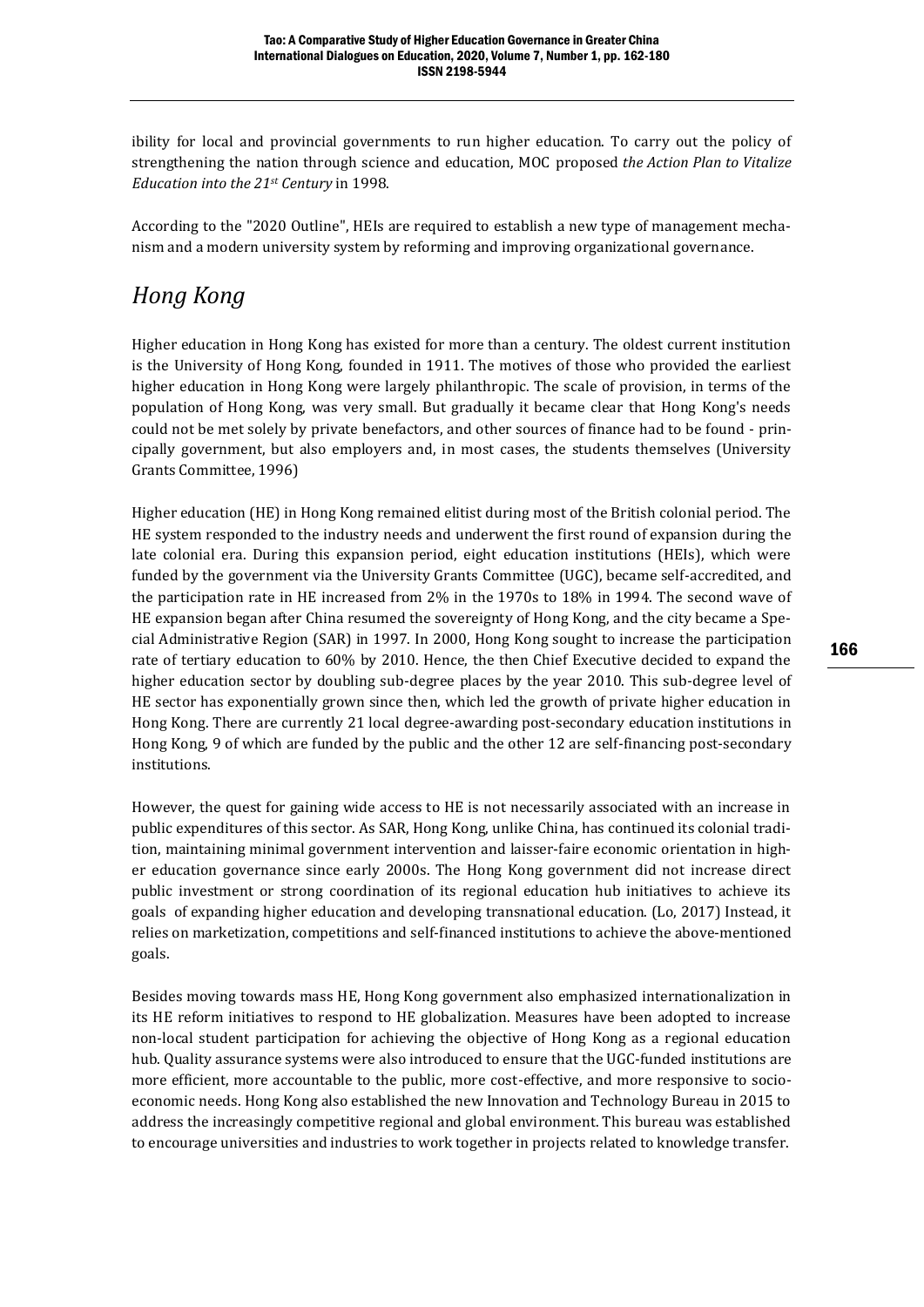#### *Macau*

Before 1981, Macau had no higher education institutions and all citizens wishing to receive higher education had to go to other countries. The first modern higher institution of Macau, the University of East Asia (UEA), was established in 1981. However, in the beginning, UEA was a private university which recruited students and addressed the educational needs from around the region, particularly from Hong Kong. After the joint Sino-Portuguese declaration was signed in 1987, the nurturing of local talents was defined as an important ingredient for stability and transition to the handover era, while the public demanded greater government input in education. As a result, in 1991 the Government of Macau acquired UEA and renamed it to University of Macau (UM). The target audience of higher education focused this time on the local population, aiming to develop and upgrade the local skills and capacity. All courses were employment-oriented and "localization" was exhibited by increasing subjects and postgraduate programs linked to the local needs. (Open Access Government, 2018)

Higher education flourished remarkably over the past three decades. Macau has 10 tertiary educational institutions, four of them are public and six are private. During the 2016/2017 academic year, there were 2,265 teaching staff and 32,750 registered students in these institutions, with 267 programs including doctorate, master's and bachelor's degree programs, higher diplomas, postgraduate certificates and diploma programs. In addition, 19 overseas institutions were granted approval in 2016 to offer 34 tertiary educational programs. (Higher Education Bureau, 2020)

After the political transition of Macau from a Portuguese territory to a Special Administrative Region of China in 1999, the city experienced rapid economic development. Under the formula of 'One Country, Two Systems,' Macau enjoys a high level of autonomy as a Special Administrative Region of China with its own legal system, currency and autonomy over all matters of internal affairs including education (Bray, & Kwo, 2003). Unlike other parts of the world where governments have decreased their expenditure on higher education, Macau is privileged and supports its higher education through both the public and private sectors.

The Macau government receives large amounts of revenue from taxation and is therefore able to increase its expenditure on higher education. Although educational opportunities are plentiful, distribution of resources is inequitable. According to Lau and Yuen (2014), it is observed that one institution, the University of Macau, is getting the largest share of the pie. This uneven distribution is the result of the government strategy to increase the competitiveness of this particular university for the vision of evolving UM into a world class university.

In 2009, the Beijing government decided to grant a piece of land to Macau for the development of a new UM campus. Such generous support from the Beijing government and the Macau SAR government for public higher education demonstrates the awareness of nurturing educated individuals for the knowledge-based economy.

#### *Taiwan*

In 1950s, after ROC government retreated from Mainland China, higher education in Taiwan was developed for nation building and economical and political development. The strong demand for technical talents also surfaced due to robust economic growth in the 1960s. The government en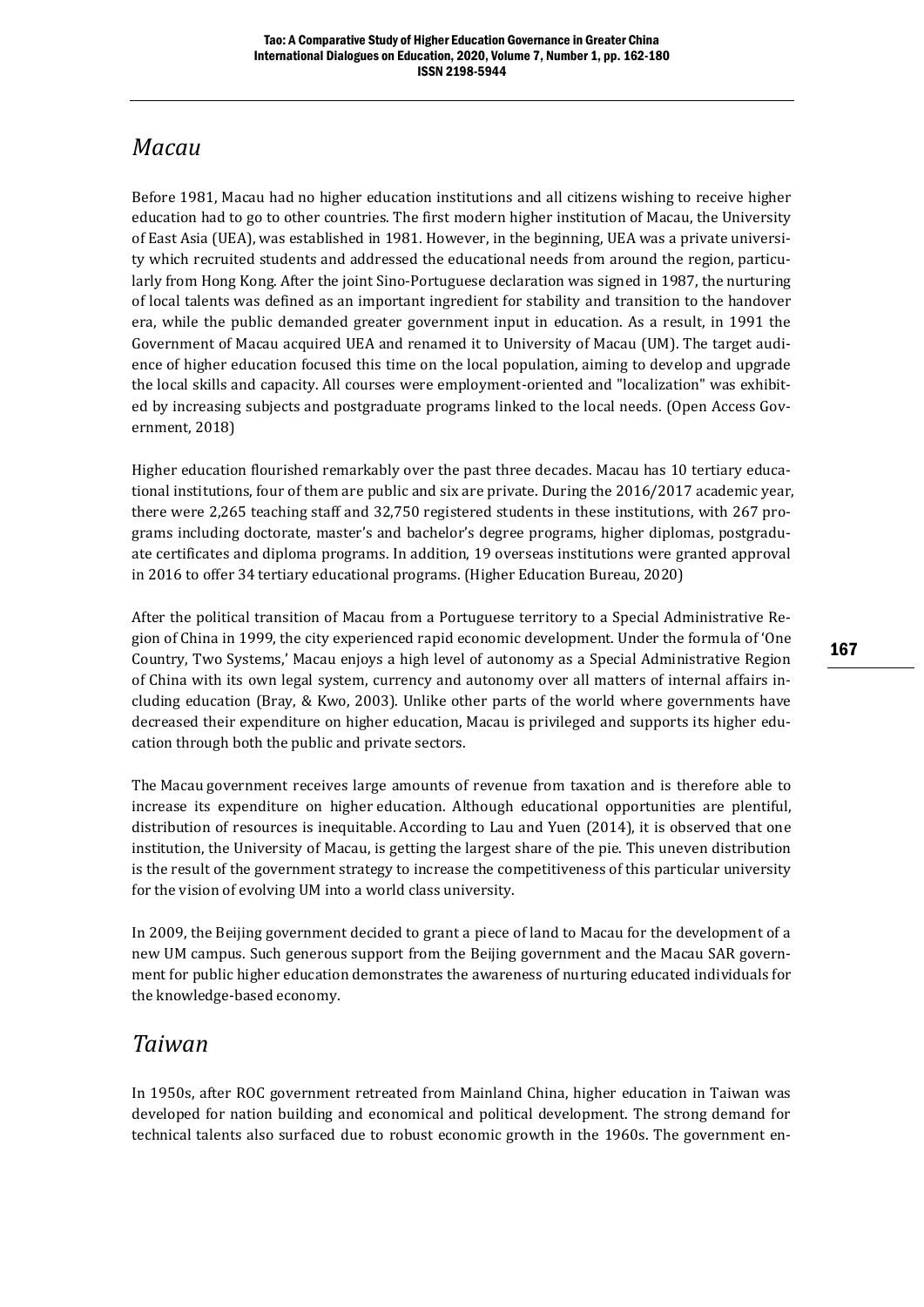deavored to set up public institutions for post-secondary education and decreased restrictions on the establishment of private institutions.

Since 1950, the higher education system of Taiwan has evolved from an elite system to a universal one today. Educational authorities in Taiwan have been expanding higher education since the 1990s to meet the demands of economic transformation and to meet cultural expectations. The number of universities in Taiwan increased from 7 in 150 to 164 in 2008 (Evaluation bimonthly 2015). Only 28% of the young people in Taiwan were allowed to enter universities in 1995, but the proportion rose to 70% in 2013.

According to Chen, & Chin (2016)*,*

After the lifting of martial law in 1987, the government began to consider neo-liberal policies. As higher education expanded in the 1990, the government started to restrain its spending and increased the deregulation, decentralization, and the internationalization of higher education institutions (HEIs). The revised University Law of 1994 modified universities away from the previously centralized model of governance toward being more autonomous entities. (Chen, & Chin, 2016, p.117)

According to Chang, Wu, Ching, & Tang (2009),

After the increase in higher education… In order to reduce the government's burden of higher education financing, the MoE has adopted a new policy to finance all national universities in Taiwan by providing only 80% of the total budget, while leaving the remaining 20% to the financial resources of individual universities. In addition, the Educational Funding System was introduced to ensure the efficient use of government funding. In the Educational Funding System, all revenues and expenditures are supervised and managed by the Board of Educational Funding with the aim of promoting the independence of HEIs and the efficiency of funding management. (Chang, Wu, Ching, & Tang, 2009, p. 48)

With the pressure to compete internationally and to attain global recognition, Taiwan government also began to introduce market competition mechanisms in 2000 to supplement the ordinary funding scheme. When the universities apply for those funding schemes, MoE would evaluate their application proposal, executive plan, and performance to make sure the universities move in the right direction and are accountable for their actions (ibid).

A review of the development of higher education in Taiwan over the past few decades shows that governance in higher education has transitioned from a centralized administration to governmentregulated and market-driven management; yet, authority has remained the primary governance tool of Taiwan's government.

#### *Singapore*

Since gaining independence in 1965, Singapore has pulled itself out of poverty and forged an economic powerhouse. Since the late 1990s, the city-state placed more emphasis on reforming and restructuring its higher education sector to achieve the status of "Asia's global education hub" as part of the transformation toward a knowledge-based economy. The sector experienced massive expansion in the 1980s and 1990s with a huge rise in student participation rates from a mere 5 percent in 1980 to 21 percent in 2001. (Department of Statistics Singapore, 2002)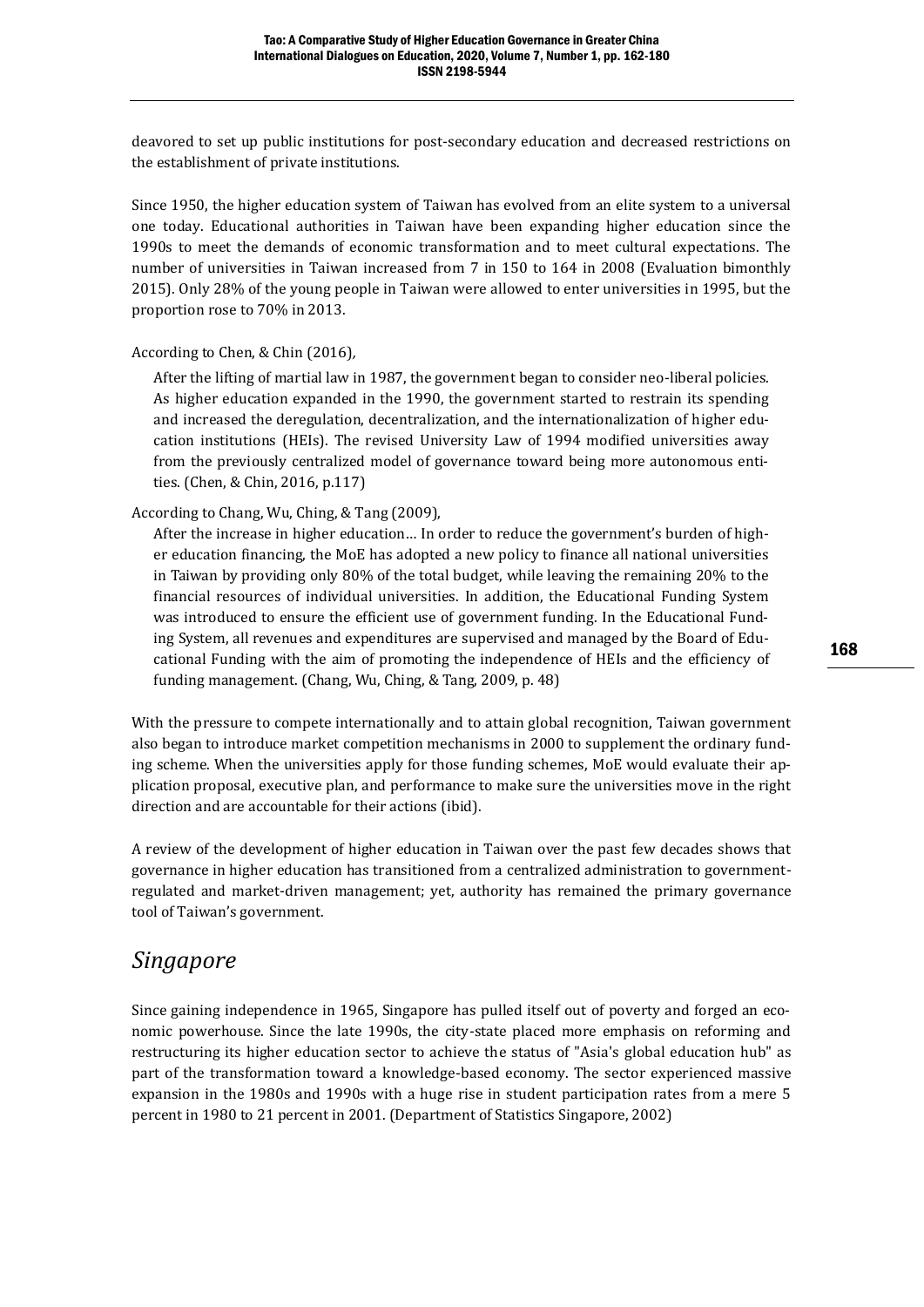In such a context, the education hub strategy was described as a means to increase national income and enhance national competitiveness under the slogan of making Singapore 'the Boston of the East.' To uphold this aspiration, the government launched the Global Schoolhouse strategy in 2002 and thus launched a series of policies to reform its higher education sector. The strategy was seen as an important measure to open up the territory of the city-state to the presence of overseas Higher Education providers and consumers. The government proactively invited globally prestigious universities to establish branch campuses in the city-state. However, there is a growing sentiment among Singaporeans against this "open-door" policy, as local university places are lost to international students. Such a sentiment forces the Singaporean government to make changes in its strategic direction. In this context, the "Singaporeans first" notion emerged and the focus of the Global Schoolhouse policy has shifted from managing global challenges to finding the right balance between global and local agendas (Tan, 2011). These initiatives demonstrate that Singapore adopted and insisted on a state-centric model in implementing the Global Schoolhouse strategy.

Singapore government has been increasing the higher education budget as universities have contributed much towards economic growth (Gopinathan, & Lee, 2011). The government wished to cultivate human capital to compensate for the lack of natural resources and space. Singapore has successfully transformed an export-oriented economy manufacturing electronics, petrochemicals and component and precision engineering, to an economy focused on services, innovation and research since 1991. (Loke, Chia, & Gopinathan, 2017) As a small city state with a few universities, Singapore was able to put policies in place at the national and the institutional levels between 1999- 2009 without much opposition from institutions and segments which were left at a disadvantage.

Generally speaking, although this city state implemented a series of market reforms, such as centralized decentralization", entrepreneurialization, globalization, internationalization, marketization, and massification to expose Singaporean educational institutions to competition, the Singapore state continues to play a strong role in steering the reform process and ensuring that the plans of individual universities meet the goals of the national policies.

#### Comparative Study of Higher Education Governance in Greater China

According to the United Nations, good governance has 8 major characteristics: participation, rule of law, transparency, responsiveness, consensus oriented, equity and inclusiveness, effectiveness and efficiency, and accountability.

Because it is impossible to list all the above-mentioned characteristics in a condensed way with all necessary details, this paper will focus on the formal actors involved in decision-making and implementation as well as the formal structures that have been set in place to make and implement the decision. Good governance in higher education in this paper will be measured and examined by the following attributes only: rule of law, transparency, effectiveness, and accountability.



These four attributes cover the dimensions of the state's institutions and structures, decisionmaking processes, capacity to implement, and the relationship between government, officials and the public.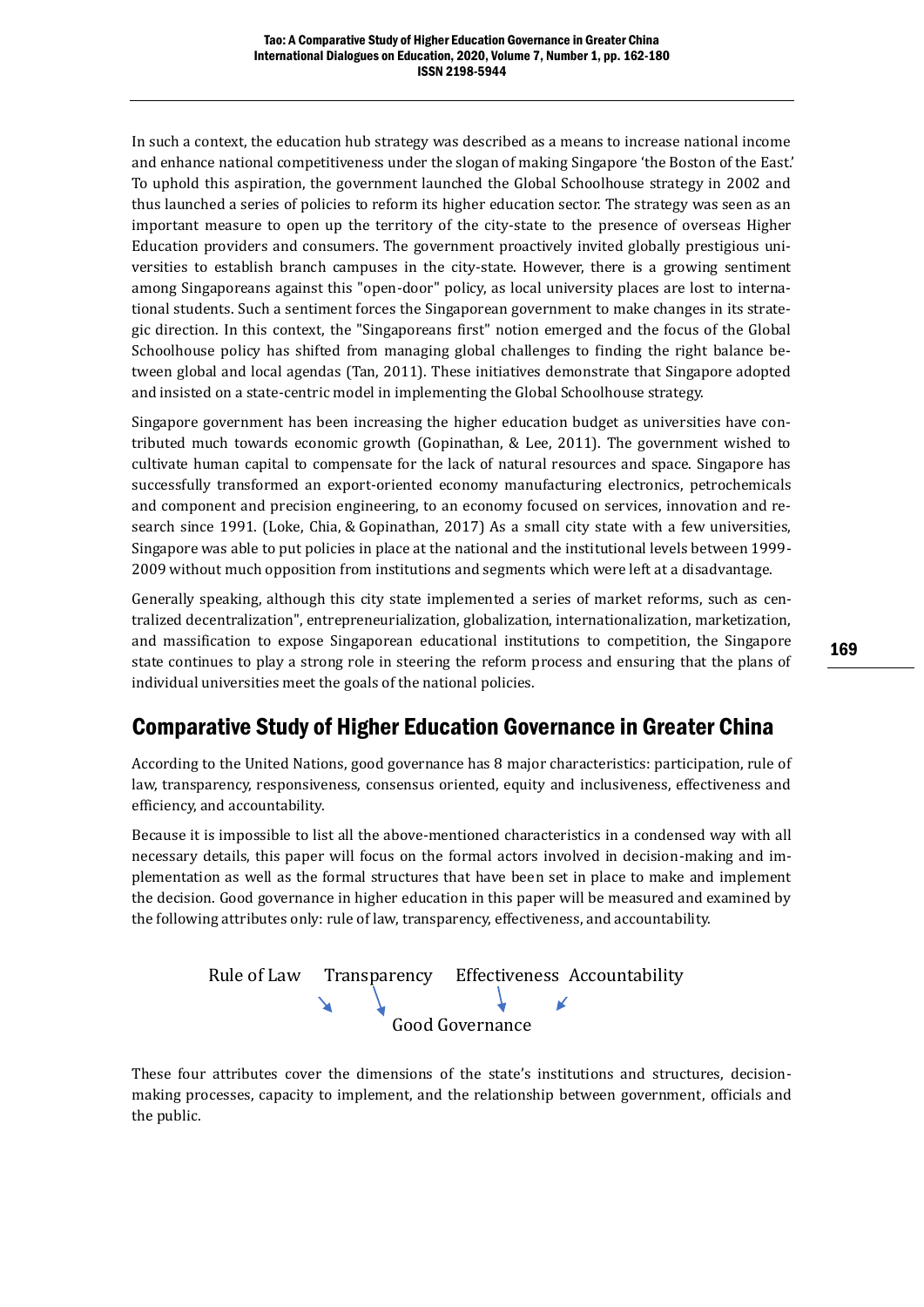## *Rule of Law and Transparency*

First of all, rule of law means that any related laws are declared and implemented for impartial enforcement. Transparency means that stakeholders understand and have access to the means and manner in which decisions are made, especially if they are directly affected by such decisions. This information must be provided in an understandable and accessible format, usually communicated through the media.

All the major related regulations declared in these countries in Greater China in the past 30 years are retrieved and extracted from their authorities' websites, online documents, publications, etc. in order to clearly evaluate how each government in Greater China has administered the rule of law and transparency of government policy in their HE reform.

By doing this, we can also assess if the info is open, accessible, easy-to-understand for the public or stakeholders to scrutinize their education policy-making development to compare their transparency level.

## *China*

The Chinese government holds the belief that education is the basis of national development and modernization. In China, there are many laws and regulations in education. They are regarded as effective ways of steering and monitoring implementation across a large and complex system. The government uses laws and regulations to protect access to education and guarantee high-quality education.

The Ministry of Education often drafts these laws and submits them for approval by the National People's Congress. Once approved, the State Council enacts the law. Finally, the National People's Congress formalizes local policies and implementation measures at the respective levels.

All the related law and policies from the year of 1999, reports from the year of 2017 and statistics from the year of 2010 can be found and accessed from the official websites of China's Ministry of Education.

| Year | <b>Regulation</b>                  | Purpose to stipulate the law                                  |
|------|------------------------------------|---------------------------------------------------------------|
| 1985 | Decision on the Reform of the Edu- | A shift of financial responsibilities from the central        |
|      | cation Structure                   | government to local levels.                                   |
| 1990 | Draft Regulation of Higher Educa-  | Evaluate and quality control higher education.                |
|      | tion Institution Evaluation        |                                                               |
| 1993 | Decision on the Development        | Education was part of Tertiary Industry and those             |
|      | of the Tertiary Industry           | who invested in it would own and benefit from it.             |
| 1993 | Programme for Education Reform     | The central government would refrain from exercis-            |
|      | and Development in China           | ing direct control over education                             |
| 1993 | Mission outline of the development | Actively encourage and support social agencies and            |
|      | and reform of China's education    | citizens to establish schools                                 |
| 1998 | Law on Higher                      | Stipulate the general principles behind the<br>$\blacksquare$ |
|      | Education                          | policy of decentralization.                                   |
|      |                                    | Call for more diversified modes of educational<br>٠           |
|      |                                    | services and allow more flexibility for local and             |
|      |                                    | provincial governments to run higher educa-                   |
|      |                                    | tion.                                                         |
| 2003 | Action Plan of Education Innova-   | Require all HEIs undergo quality evaluation every 5           |
|      | tion 2003-2007                     | years.                                                        |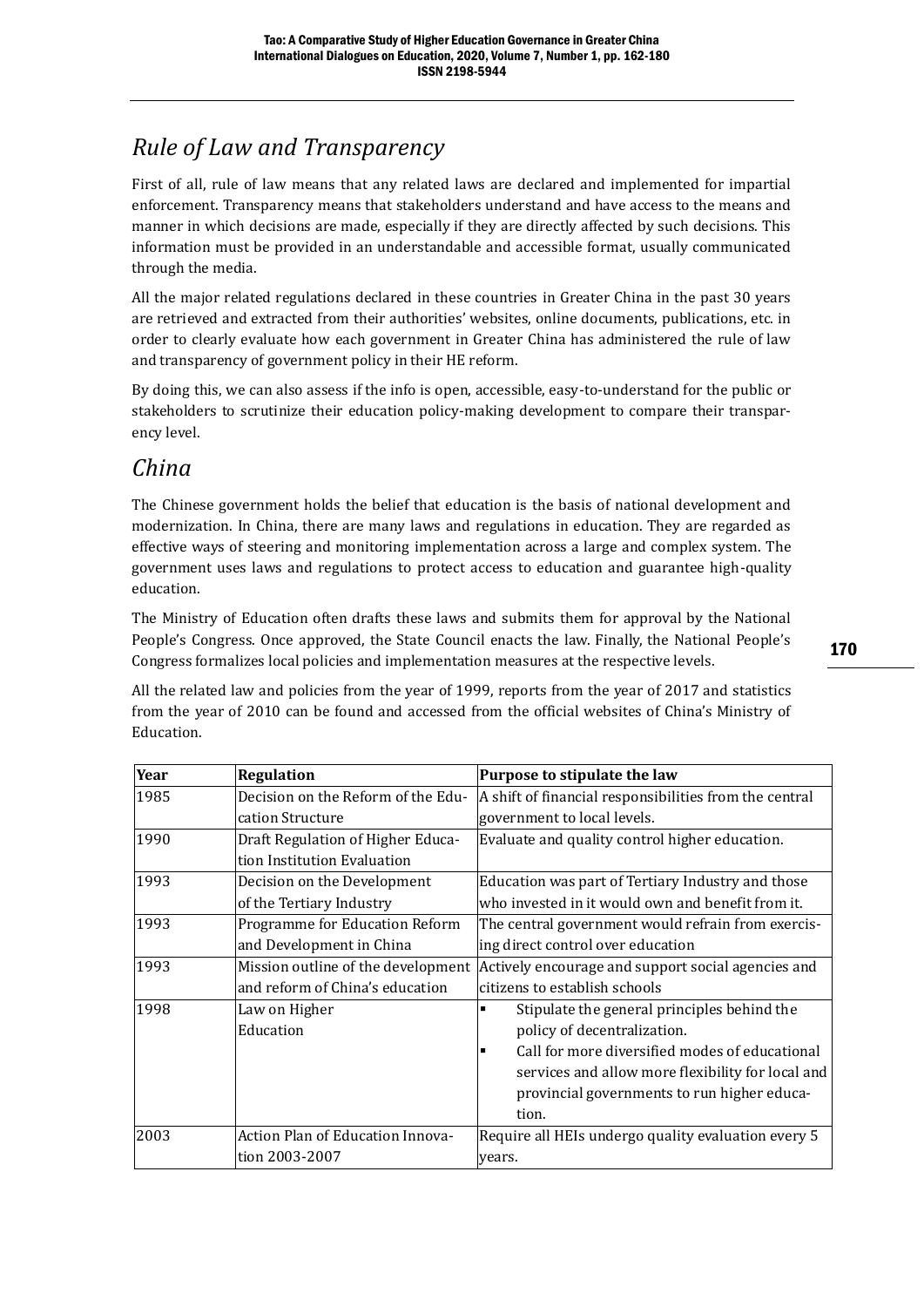| 2010 | The National Outline for Medium-   | Build a modern Chinese model of university govern-    |
|------|------------------------------------|-------------------------------------------------------|
|      | and-Long-Term Educational Re-      | ance as an important task of higher education re-     |
|      | form and Development (2010-        | form.                                                 |
|      | 2020)                              |                                                       |
| 2017 | Double First Class University Plan | Aim at comprehensively developing elite Chinese       |
|      |                                    | universities and their individual faculty departments |
|      |                                    | into world-class institutions by the end of 2050.     |

*Source: Website of MOE, China, fro[m http://en.moe.gov.cn/documents/laws\\_policies/](http://en.moe.gov.cn/documents/laws_policies/)*

## *Hong Kong*

Higher education in Hong Kong is managed by Education Bureau.

| Year | Regulation                  | Purpose to stipulate the law                       |
|------|-----------------------------|----------------------------------------------------|
| 2000 | Review of Education Sys-    | Expand higher education provisions.<br>٠           |
|      | tem Reform Proposal         | Privatize higher education.<br>٠                   |
|      |                             | Urge the government to provide educa-<br>п         |
|      |                             | tional opportunities for its people to devel-      |
|      |                             | op their global competencies/skills.               |
| 2000 | Learning for Life and       | Provide a student-focused, win-win envi-<br>п      |
|      | Learning through Life:      | ronment.                                           |
|      | Reform                      | Build quality, lifelong learning and society-<br>п |
|      | Proposals for the Educa-    | wide mobilization                                  |
|      | tion System in Hong Kong    | Aim to increase the participation rate of<br>ı     |
|      |                             | tertiary education to 60% by 2010.                 |
| 2004 | <b>Policy Address</b>       | Aim to promote HK as Asia's world city             |
| 2016 | Pilot Scheme on the Articu- | Open up opportunities for Hong Kong sub-degree     |
|      | lation of Hong Kong Sub-    | graduates to be articulated to Mainland institu-   |
|      | degree Graduates to         | tions                                              |
|      | Huaqiao University          |                                                    |

*Source: Education Bureau, the Government of the Hong Kong SAR, from <https://www.edb.gov.hk/en/edu-system/postsecondary/policy-doc/index.html>*

#### *Macau*

Higher education in Macau is managed by the Tertiary Education Services Office (GAES). It was established in 1992. According to GAES, its major responsibilities include to initiate and to formulate policies for the development of higher education; to assist and promote higher education; and to help evaluate the performances of institutions of higher education.

However, now it is the Higher Education Bureau under the Office of the Secretary for Social Affairs and Culture who is responsible for assistance, follow-up and the development of higher education in Macau. It was formerly the Tertiary Education Services Office (GAES), and was renamed the Higher Education Bureau in 2019, through the reorganization of functions and structure.

| Year | Regulation               | Purpose to stipulate the law                    |
|------|--------------------------|-------------------------------------------------|
| 1991 | Higher Education Regula- | Establish systematic guidance for higher        |
|      | tion                     | education development.                          |
|      |                          | Aim to develop and upgrade local skills and     |
|      |                          | capacity through higher education.              |
|      |                          | Approve and recognize private institutions      |
|      |                          | of higher education                             |
| 1992 | lAmendment<br>of         | Higher Amend the previous regulation from 1991. |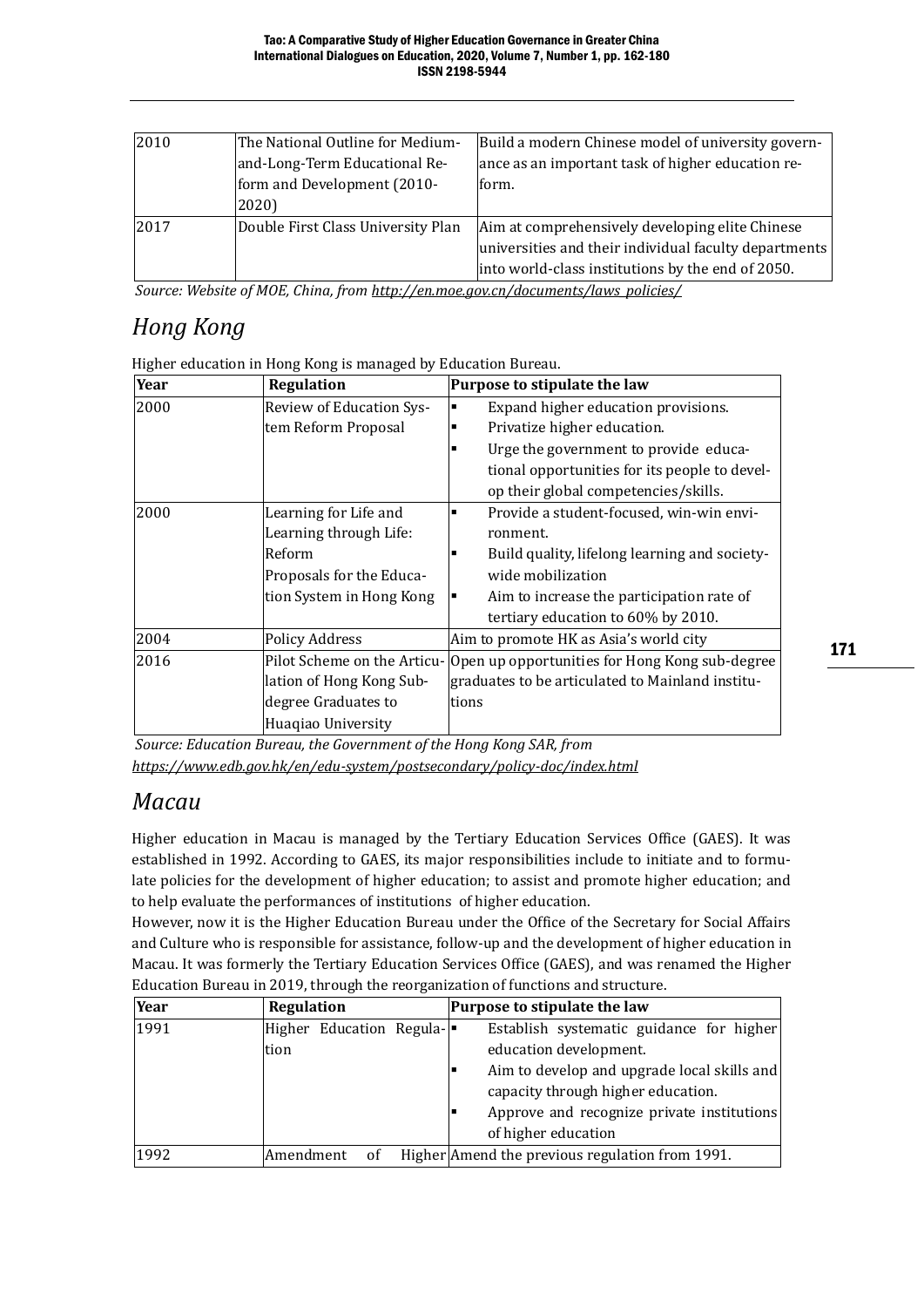|      | <b>Education Regulation</b>             |                                                                              |
|------|-----------------------------------------|------------------------------------------------------------------------------|
| 1994 |                                         | Regulation of Master and Govern the organization of degrees in different     |
|      | Doctoral Degree achieve-categories, the |                                                                              |
|      |                                         | ment at the University of criteria for their conferral, and other related    |
|      | Macau                                   | matters                                                                      |
| 1998 |                                         | Establishment of Tertiary Regulate the structure, personnel, and finances of |
|      |                                         | Education Services Office   the Tertiary Education Services Offices          |
| 1999 |                                         | Higher Education Pro-Regulate how overseas institutions/distance             |
|      |                                         | grammes Conducted by learning in Macau should operate, be approved,          |
|      | Non-Local Higher Educa-letc.            |                                                                              |
|      | tion Institutions                       |                                                                              |
| 2003 |                                         | Verification of Academic Check, verify, and recognize authenticity of the    |
|      | Qualification                           | diplomas/certificates                                                        |
| 2017 | <b>Higher Education Quality</b>         | Guarantee and continuously enhance the<br>$\blacksquare$                     |
|      | <b>Evaluation System</b>                | quality of Macao's higher education.                                         |
|      |                                         | Reinforce the autonomy and responsibil-<br>٠                                 |
|      |                                         | ity of higher education institutions.                                        |
|      |                                         | Correspond to the trend of global<br>٠                                       |
|      |                                         | higher education development.                                                |

*Source: Website of GAES, from http://www.dses.gov.mo/en/e\_law\_title.html*

#### *Taiwan*

Department of Higher Education from Ministry of Education takes the responsibility for assisting and guiding HEIs' development and quality for carrying out their respective missions and mandates.

| Year | <b>Regulation</b>                         | Purpose to stipulate the law                                                                                                                                                                                                                                                                                                                                                    |
|------|-------------------------------------------|---------------------------------------------------------------------------------------------------------------------------------------------------------------------------------------------------------------------------------------------------------------------------------------------------------------------------------------------------------------------------------|
| 1994 | University Act                            | Grant more autonomy and flexibility to colleges                                                                                                                                                                                                                                                                                                                                 |
|      |                                           | and universities in Taiwan.                                                                                                                                                                                                                                                                                                                                                     |
| 2002 | Plan for Enhancing Inter-                 | Encourage international exchange activities, im-                                                                                                                                                                                                                                                                                                                                |
|      | national                                  | proving students'                                                                                                                                                                                                                                                                                                                                                               |
|      | Competitiveness                           | English proficiency and encourage colleges                                                                                                                                                                                                                                                                                                                                      |
|      |                                           | and universities to recruit international students                                                                                                                                                                                                                                                                                                                              |
| 2005 | Teaching Excellence Pro-                  | Improve teaching quality of HEIs.                                                                                                                                                                                                                                                                                                                                               |
|      | ject                                      |                                                                                                                                                                                                                                                                                                                                                                                 |
| 2005 | Development Plan for                      | Establish internationally competitive research                                                                                                                                                                                                                                                                                                                                  |
|      | World Class University and                | universities through                                                                                                                                                                                                                                                                                                                                                            |
|      | <b>Research Centers of Excel-</b>         | concentrating extra funds in a small amount of                                                                                                                                                                                                                                                                                                                                  |
|      | lence                                     | chosen research universities.                                                                                                                                                                                                                                                                                                                                                   |
| 2018 | <b>Higher Education Sprout</b><br>Project | Aim to enhance the quality of universities<br>$\blacksquare$<br>and promote the diversification of higher<br>education to secure students' equal right to<br>education.<br>Aim to reinforce international competitive-<br>п<br>ness through facilitating universities to<br>achieve world-class status and developing<br>cutting-edge research centers with funding<br>support. |

*Source: Website of MOE, Taiwan, from https://english.moe.gov.tw/lp-48-1.html*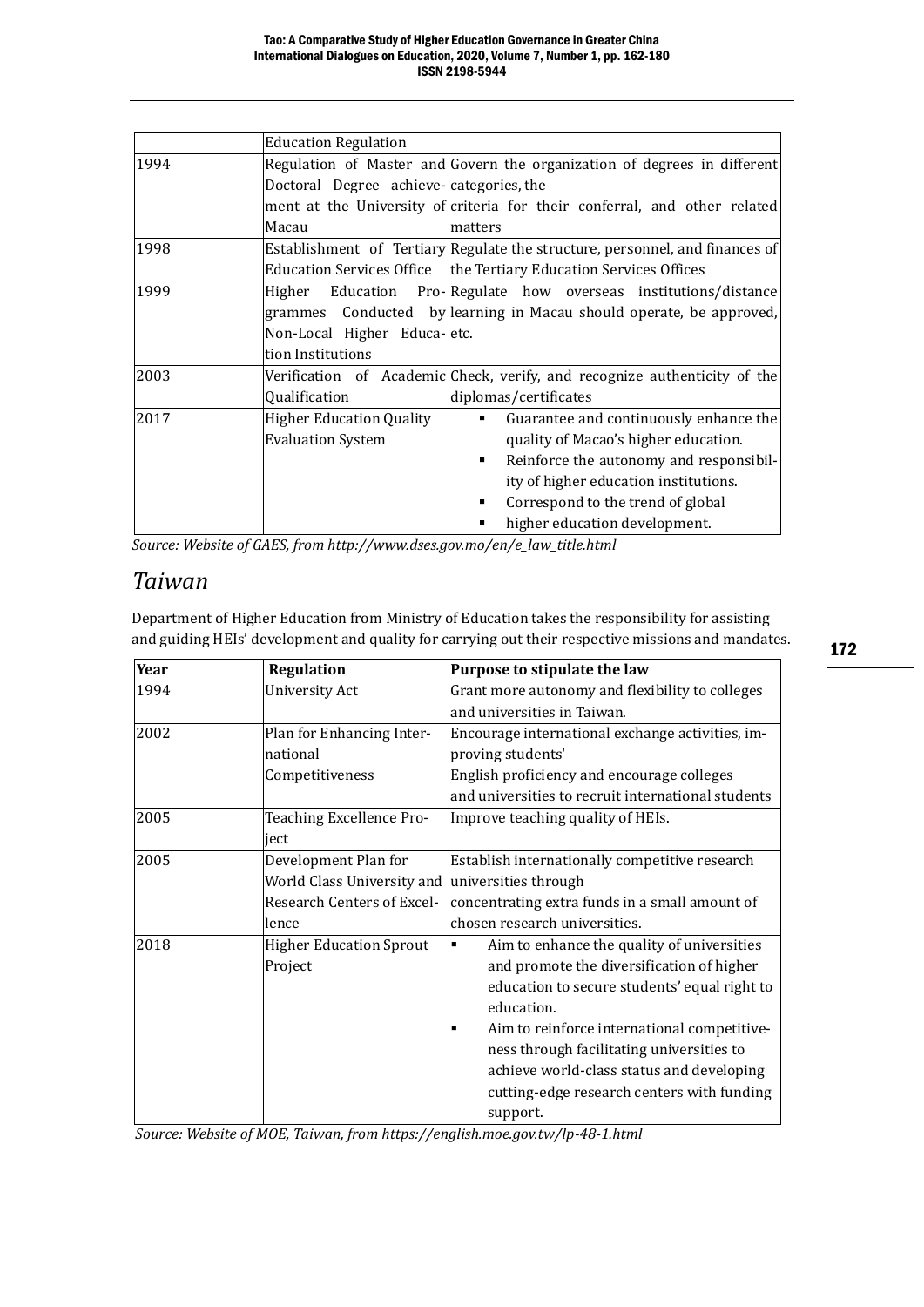### *Singapore*

In Singapore, the Higher Education Division of the Ministry of Education (MOE) overseas the provision of postsecondary education, which includes the polytechnics, the Institute of Technical Education (ITE), the autonomous and private universities and publicly subsidized institutions.

| Year | <b>Regulation</b>                    | Purpose to stipulate the law                                              |
|------|--------------------------------------|---------------------------------------------------------------------------|
| 1997 | Thinking Schools, Learning           | Vision for a total learning environment.                                  |
|      | Nation                               | Develop creative thinking skills, a passion<br>п                          |
|      |                                      | for lifelong learning and nationalistic com-                              |
|      |                                      | mitment among the youth                                                   |
|      |                                      | Vision of learning as a national culture,                                 |
|      |                                      | where creativity and innovation flourish at                               |
|      |                                      | every level of society.                                                   |
| 1998 | World<br>Class                       | University Seek to position Singapore as the "Boston of the               |
|      | programme                            | East."                                                                    |
| 2000 |                                      | Fostering Autonomy and Enhance autonomy and accountability for uni-       |
|      | Accountability in Universi-versities |                                                                           |
|      | ties                                 |                                                                           |
| 2002 |                                      | Global Schoolhouse Strate-Open up the territory of Singapore to the pres- |
|      | gy                                   | ence of overseas higher education providers and                           |
|      |                                      | consumers.                                                                |
| 2005 | The University                       | Corpora-Change publicly funded universities into compa-                   |
|      | tization Act                         | nies to enhance their autonomy and accountabil-                           |
|      |                                      | ity while government retains its control over the                         |
|      |                                      | higher education sector.                                                  |

*Source: Website of MOE, Singapore, from: https://www.moe.gov.sg/about/org-structure/higher education-group/hep*

## Effectiveness and Accountability

In this paper, effectiveness refers to processes and institutions producing results which meet needs while making the best use of resources. Accountability refers to the act of holding public officials or service providers responsible for processes and outcomes and imposing sanctions if specified outputs and outcomes are not delivered.

Facing the changing economic and political dynamics of the modern world, governments in the selected countries in this paper are all forced to improve their competitiveness in the global market environment with the following major reforms: massification and privatization of HE to provide more educational opportunities to the public; establishing world-class university status to maintain qualified faculty; academically gifted and successful students; excellence in research; quality teaching at an international standard; high levels of funding; well-equipped facilities; internationalization to provide an educational practice within an environment that integrates a global perspective. In the following study, we will only focus the above-mentioned reforms to assess the effectiveness and accountability.

#### *China*

China has made considerable strides in advancing tertiary education over the last decade, with the number of institutions more than doubling and government expenditures increasing from \$52.66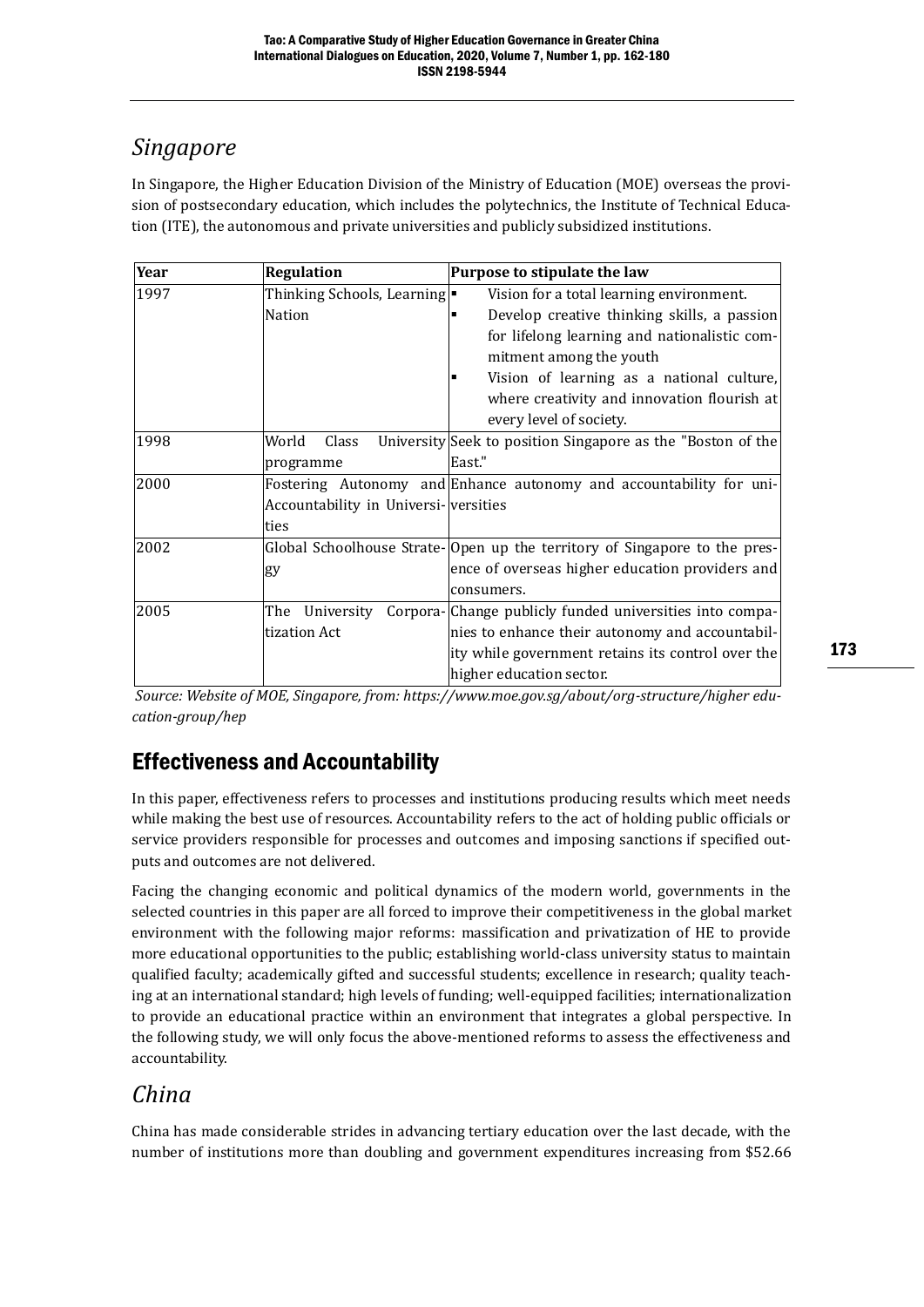billion in 2003 to \$311 billion in 2014. With a great number of universities existing in mainland China, voices demanding greater respect in the global community have become stronger and stronger. Some Chinese universities actually have worldwide reputations, but they rarely have decent positions in the rankings and league tables (Shen, 2018). Therefore, the 211 Project and 985 Project, initiatives designed to raise research standards and cultivate people with talent, demonstrate the effort Chinese leaders are making to modernize the country's education system and develop elite Chinese universities into world-class institutions (China Power Team, 2016).

According to Chen (2011), China pays attention to two aspects in terms of higher education internationalization. One is sending students to study abroad, and hosting foreign students. From 1978 to 2014, 459,800 Chinese students have studied overseas, which ranks China above all other countries in the world. (MOE, 2014). Meanwhile, 356,499 international students from 200 countries studied in Chinese institutions of higher education in 2013. Most recently, the Chinese government announced its goal of increasing the number of international students studying in China to be tripled within the next five years (Lin, 2019).

The other method for boosting internationalization in higher education is Chinese-foreign cooperation in running schools. Advanced patterns and professional course settlement can be borrowed and learned through Chinese-foreign cooperation in running schools. According to the statistics, there are more than 1,000 Chinese-foreign cooperations in running schools and projects across China's 28 provinces, autonomous regions, and municipalities as of 2005 (Jiang, & Feng, 2006).

While China's higher education institutions follow state's legislation and exercise autonomy in providing education according to the needs of society, China has recently experienced rising unemployment rates of university graduates as a result of HE expansion.

#### *Macau*

Due to its small size and population, the current number of HEIs in Macau is deemed sufficient.

The University of Macau is criticized for receiving disproportionate amounts of educational resources, but this uneven distribution is the result of the government strategy to increase the competitiveness of this particular university for the vision of evolving UM into a world class university. Without failing the government' expectation, University of Macau, was ranked 351-400 in the Times Higher Education World University Ranking in 2018. Macau is a part of China but differs from the mainland in laws, currencies, and educational systems. Macau can be considered to be a product of hybrid systems which combine Western elements into Chinese settings—between domestic and foreign. Macau plays a dual role as a destination in itself and as a stepping-stone for mainland students' international mobility. (Li, 2015)

## *Hong Kong*

The Hong Kong government adoption of managerialism has introduced management reforms and adopted a market-oriented approach in running education, bringing the efficiency and effectiveness of educational service delivery to Hong Kong.

According to Wong (2018), Hong Kong's internationalization agenda, driven by the University Grants Committee (UGC) which controls the funding of universities and various international ranking agencies by incorporating internationalization as an indicator of good performance, can be observed in the following dimensions.

Firstly, internationalization focuses on the recruitment of non-local or international students. Compared to ten years ago, the numbers of non-local students studying in the UGC-funded institutions in Hong Kong have increased at least fivefold. However, the majority of non-local students originat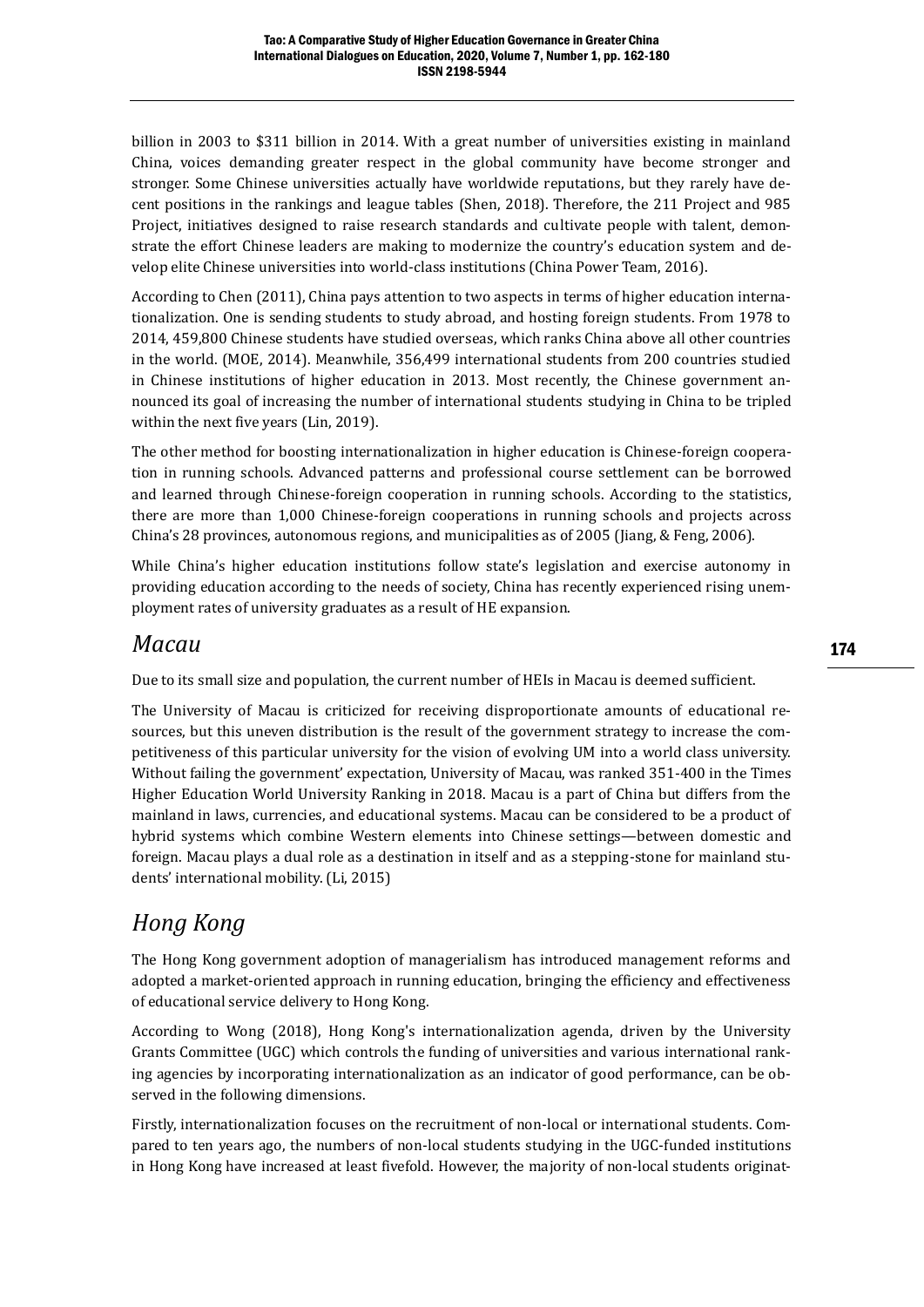ed from the Chinese mainland. Although this shows that Hong Kong can attract a significant number of Chinese students, there is still much room for local universities to increase the proportion of students from Asia and other parts of the world under the wider goal of true internationalization.

The second dimension of internationalization refers to the integration of Hong Kong's universities into an active network with international counterparts by demonstrating their "world-class" performance through international rankings. Many universities in Hong Kong have been well ranked with six Hong Kong universities among the top 400 in the Times Higher Education World University Rankings. These universities also made good use of their institutional reputation to explore markets for higher education outside Hong Kong, especially on the mainland. They have also explored opportunities to collaborate with Chinese universities to jointly offer self-financed postgraduate programs and courses in China. Local universities also utilize their international prestige to build ties with overseas partners to offer programs and undertake collaborative research projects. Hong Kong higher education is well regarded in the world due to its goal of creating an educational hub in the region and maintaining international competitiveness.

In the 1990s, when Hong Kong was still a British colony, new accountability policies were enacted, notably the Research Assessment Exercise (RAE) and the Teaching and Learning Quality Processes Review (TLQPR). Hong Kong was the first among the East Asian nations to apply quality measures to monitor its higher education sector (Mok, & Lee, 2002).

In short, while the Hong Kong government has adopted a relatively liberal approach in the massification process of higher education and the development of transnational education, they also used varied forms of quality assurance and audits based on the ideas of "value for money" and "fitness for purpose" to ensure that HEIs remain accountable to the public.

#### *Taiwan*

As noted above, Taiwan's higher education has expanded at an unprecedented pace, admitting more students rather than limiting it to the elites. Although in 2005 the MOE established a professional evaluation institute, the Higher Education Evaluation and Accreditation Council of Taiwan (HEE-ACT), to train professional staff and set up standards and database, the rapid expansion of the higher education system caused some unexpected consequences. For one, the overly rapid upgrade of some vocational/technical colleges into universities changed the nature of some HEIs. This allowed them to convert into "comprehensive universities" at the expense of their original educational foundation for vocational and technical training, which had formerly been at the core of Taiwan's economic development strategy (Chou, 2008; Hayhoe, 2002). Another impact came from the government's introduction of market competition mechanisms, which accelerated the uneven distribution of resources among public/private and elite/non-elite HEIs and eventually increased social stratification in Taiwan (Chou, & Wang, 2012; Chen, & Chen, 2009). In addition, an excess of university graduates has resulted in a gap between higher education and the job market due to the increasing numbers of students who have difficulties in finding a job in their university discipline. The unemployment rate of university graduates increased from 2.7 percent in 1993 to 5.84 percent in 2012. (Chou, 2014).

Since the 1990s, the Taiwanese government began emphasizing the internationalization of higher education. The 'White Paper on Higher Education' was promulgated in 2001. This document argued that Taiwanese higher education should promote high academic standards, increase the recruitment of international students, and offer English curricula to mitigate its lack of internationalization. With Taiwan's entry into the World Trade Organization in 2002, policies concerning higher education internationalization were further emphasized to improve Taiwan's competition with other countries and expand its higher education market. The Taiwanese government designed the 'Plan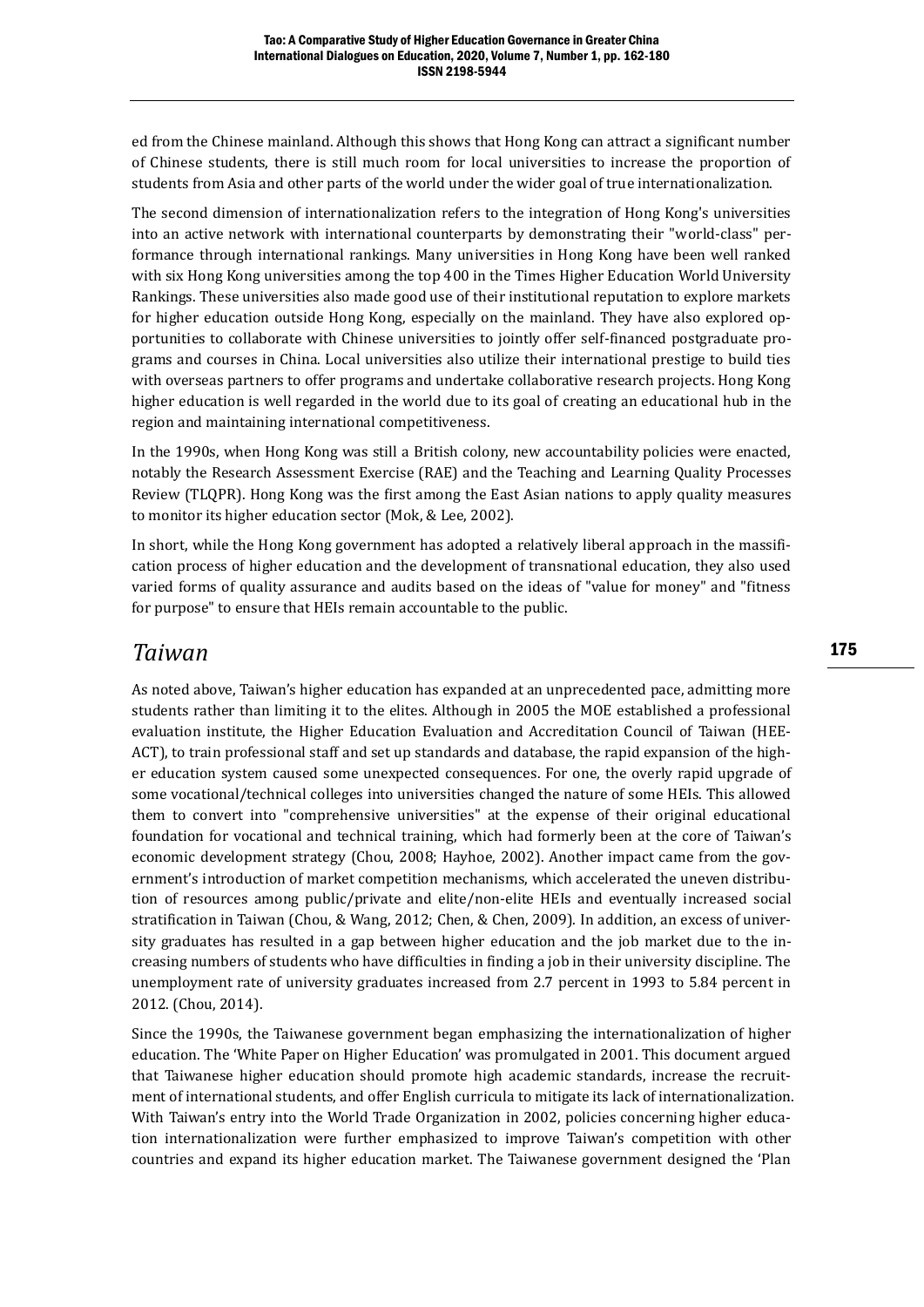for Promoting Universities' International Competitiveness' in 2002 with the goal to increase the university recruitment of overseas students and the provision of international courses. Afterwards, follow-up policies were promulgated, including the 'Program for Extending the Recruitment of Overseas Students' in 2004, the 'Southern Sunshine Policy' (i.e. the extension of the recruitment of overseas students from Southeast Asia) in 2008, and the 'Study-in-Taiwan Enhancement Program' in 2011. The plan proposed establishing Taiwan as a higher education hub in East Asia and set a goal of enrolling 150,000 overseas students by 2020, which would account for 10% of the total number of university students in Taiwan (MOE, 2011; Liao, 2018).

In an attempt to provide universities with more incentives for pursuing excellence and to offset the declining quality of universities due to rapid expansion and public budget cuts, the MOE launched the World-Class Research University Project and Higher Education for Excellence plan in 2003-2014. Seven years after the plan started, 11 of the universities subsidized by this plan are ranked in the world's top 500 universities as well as the world's top 100 universities in the global university rankings as of the end of 2013 (UK's The Times Higher Education World Ranking and Quacquarelli Symonds, QS) (Ministry of Education, 2014).

### *Singapore*

Singapore's education system has been lauded for its achievements in delivering quality universal schooling to its citizens. It consistently tops international educational rankings, produces students who win international competitions, and churns out graduates who are among the most desired in the world. From the website of Singapore's Ministry of Education, their policy considerations are based on economic relevance, quality education, and cost-effectiveness when considering any expansion of the university sector.

In terms of their internationalization of higher education, for instance, the Singapore government reviewed its economic and educational structures in response to the 1997 Asian financial crisis and then launched the Thinking Schools, Learning Nation (TSLN) initiative. The TSLN was a direct response to globalization, borrowed heavily from foreign models of teaching and learning, and was a retooling of the national education system to meet the needs of the global knowledge economy (Gopinathan, 2007).

In 2002, the Ministry of Trade and Industry sought to build on the WCUP aimed at attracting 10 elite foreign universities to Singapore within 10 years. It was hoped that the foreign universities would help transform Singapore into an innovation society. With this program, Singapore turned into an international education hub to capture a larger share of the global higher education market and increase education's contribution to the GDP (Economic Review Committee, 2002). Thus, the Global Schoolhouse (GSH) Program became the overall policy framework for internationalization of higher education in Singapore.

The basic vision of GSH was to transform Singapore into an innovation society by: bringing in prestigious foreign universities; tripling the number of international students to 150,000; recruiting talented researchers capable of contributing to Singapore's knowledge economy; encouraging more innovation, creativity, and entrepreneurialism among local students; improving the capacity and reputation of national universities; improving the private sector (Gopinathan, & Lee, 2011).

Given Singapore's seemingly successful development of its higher education sector, GSH can be considered a great success, but there are still some setbacks. Several high profile universities have closed their operations in Singapore, such as Johns Hopkins University, University of Chicago, and New York University, etc. Singapore also failed to achieve its ambitious goal of 150,000 international students amidst considerable political resistance from citizens who felt foreigners were being prior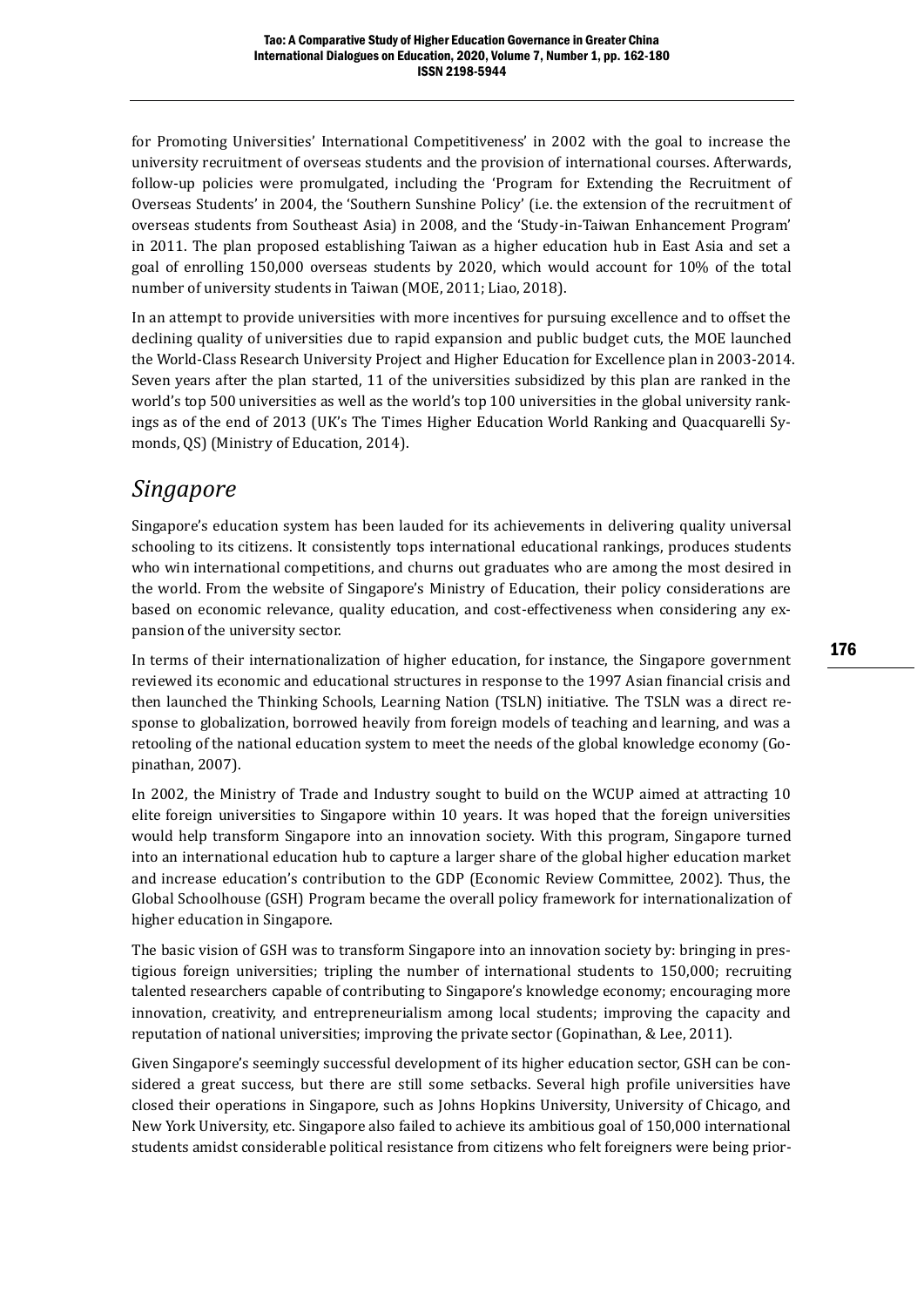itized over their own interests (Mok, 2016). Also, while Singapore has been successful in attracting talented researchers, it has had some trouble retaining them, due largely to the heavy pressure to produce research with immediate economic benefits (Sanders, 2019).

### Conclusion

According to Lewis and Gelander (2009), good governance in education systems promotes effective delivery of education services.

Laws and regulations related to the aforementioned comparative study have been introduced and promulgated for universities to plan their operations, apply for funds, enhance their global competitiveness, etc. The information can be easily accessed on government websites for the stakeholders and the public to retrieve and scrutinize. Such practice can be regarded as good indicators of rule of law and transparency. Also, massification and privatization of higher education and learning best practices from world-class universities in the region have commonly been adopted to increase the number of higher learning opportunities and to elevate the excellence of their higher education. Those practices are also regarded as good indicators of effectiveness and accountability.

Although each state has implemented reforms in their higher education system, some countries face great challenges after reform. First of all, using such rankings as a rationale for developing worldclass universities is widely criticized since rankings' "one size fits all procedure" reduces the complexity into a simple formula. University quality is not necessarily being improved by pursing world-class university status. Subsequent to the higher education expansion, some negative outcomes also arose, such as the uneven distribution of resources to public and private universities, greater social divisions between public and elite institutions and private and non-elite institutions, unbalanced distribution of higher education resources between urban and rural areas, and surplus of university graduates in Taiwan and China. In addition, with the low birthrate, many universities in Taiwan are also estimated to be in danger of disappearing in the near future. Such outcomes brought on by the reform do not meet expectations of good governance in terms of the effectiveness, efficiency and accountability.

Overall, each government of the aforementioned countries exhibits the characteristics of good governance in terms of rule of laws, transparency, and effectiveness to some extent. Some countries may not meet the expectations of their people in terms of equity or accountability. As the forms of governance in the countries have been intertwining the traditionally "centralized and bureaucratic governance structure" with "market-driven and internationally benchmarking model," governments are expected to continue developing their steering capacities in horizontal rather than hierarchical ways to conform to new democratic expectations from the public.

Each government should consult with stakeholders and exercise prudence in decision-making to ensure sustainable higher education development and progress in the greater China region in the future. They should consider the social context of their society in order to better cope with the unexpected results of previous reform such as possible university closure or merger, more university graduates than needed, balance between the quantitative development and qualitative improvement, etc.

#### References

Bray, M., & Kwo, O. (2003). Higher education in small territories: political transition and development in Macau. In *Higher Education Policy,* 16 (4), pp. 413–432.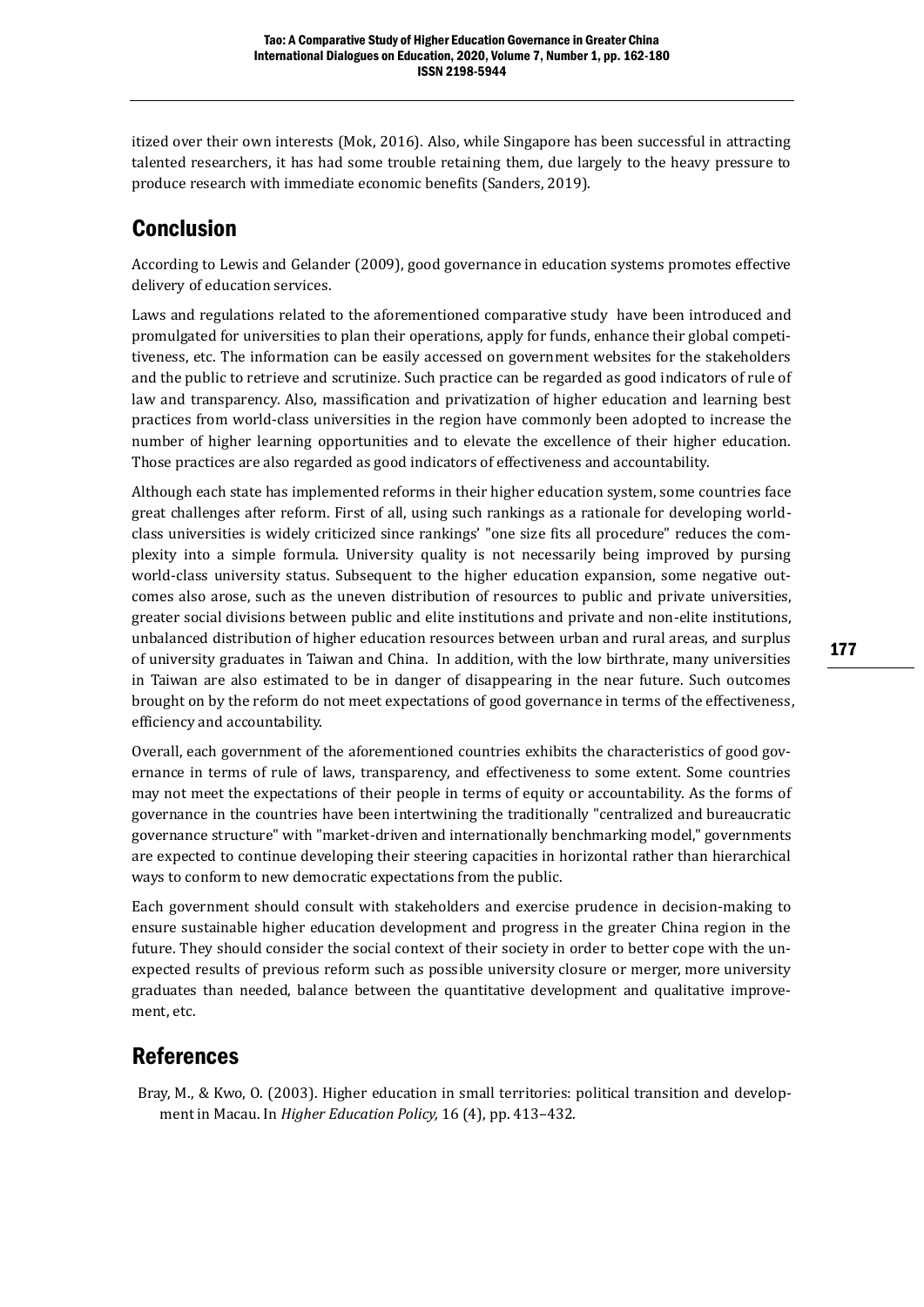- Cai, Y.Z. (2013). Chinese higher education: the changes in the past two decades and reform tendencies up to 2020. In *L. d. C. Ferreira & J. A. G. Albuquerque (Eds.), China and Brazil: Challenges and Opportunities*. Campinas: Anablumme, pp. 91-118.
- Chang, D. F., Wu, C.T., Ching, G. S., & Tang, C.W. (2009). An evaluation of the dynamics of the plan to develop first-class universities and top-level research centers in Taiwan. In *Asia Pacific Education Review*, 10(1), pp. 47–57.
- Chen, L.C., & Chen, S. T. (2009). An analysis of our universities' financial structures and what it reveals about tuition and fee policy formulation. Presented at the Dialogue on Education Research and Education Policy International Academic Symposium, November, 20–21, Taipei, Taiwan Normal University.
- Chen, D. (2011). Internationalization of higher in China and its development direction. In *Higher Education Studies,* 1(1), pp. 79-83.
- Chen, R.J., & Chin, J.M. (2016). Beyond neo-liberalism: higher education diploma inflation in Taiwan. In *KEDI Journal of Educational Policy*, Vol.13, No.1, pp. 113-132.
- Cheung, G. C. K. (2013). Governing greater China: dynamic perspectives and transforming interactions. In *Journal of Contemporary China,* 18 (58), pp. 93–111.
- China Power Team. (2016). How does education in China compare with other countries? URL: *https://chinapower.csis.org/education-in-china/*
- Chou, C. P. (2008). The Impact of neo-liberalism on Taiwanese higher education. In *Baker, D.P., & Wiseman, A.W. ( Eds.). The Worldwide Transformation of Higher Education.* UK: Emerald Group, pp. 297-312.
- Chou, C.P. (2014) Education in Taiwan: Taiwan's colleges and universities. In T*aiwan-U.S. Quarterly Analysis*, 16.
- Chou, C. P., & Wang, L. T. (2012). Who benefits from the popularization of higher education in Taiwan? In *Chinese Education and Society, 45 (5–6), pp. 8–20.*
- Department of Statistics Singapore. (2002). *The Statistical Agency as Knowledge Centre.* URL: *<https://www.singstat.gov.sg/-/media/files/publications/reference/newsletter/ssnmar2002.pdf>*
- Economic Review Committee. (2002). Developing Singapore's education industry. Republic of Singapore: Ministry of Trade & Industry. URL:

*[https://www.mti.gov.sg/researchroom/documents/app.mti.gov.sg/data/pages/507/doc/erc\\_svs\\_](https://www.mti.gov.sg/researchroom/documents/app.mti.gov.sg/data/pages/507/doc/erc_svs_edu_mainreport.pdf) [edu\\_mainreport.pdf](https://www.mti.gov.sg/researchroom/documents/app.mti.gov.sg/data/pages/507/doc/erc_svs_edu_mainreport.pdf)*

- Gopinathan, S. (2007). Globalization, the Singapore development state and education Policy: A thesis revised.globalization. In *Societies and Education*, 5(1).
- Gopinathan, S., & Lee, M. H. (2011). Challenging and co-opting globalisation: Singapores strategies in higher education. In *Journal of Higher Education Policy and Management*, *33*(3), pp. 287–299.
- Gruening, G. (2001). Origin and theoretical basis of new public management. In *International Public Management Journal, 4,* pp. 1-25.
- Han, S., & Xu, X. (2019). How far has the state 'stepped back': an exploratory study of the changing governance of higher education in China (1978–2018). In *Higher Education*, *78*(5), pp. 931–946.
- Hao, W., & Long, Z. (Eds.). (2000). *History of higher education*. Haikou: Hainan Publish House, pp. 31-38.
- Harding, H. (1993). The concept of greater China: themes, variations and reservations. In *The China Quarterly,* 1(36), pp. 660–686.
- Hayhoe, R. (2002). Teacher education and the university: a comparative analysis with implications for Hong Kong. In *Teaching Education*, 13(1), pp. 5–23.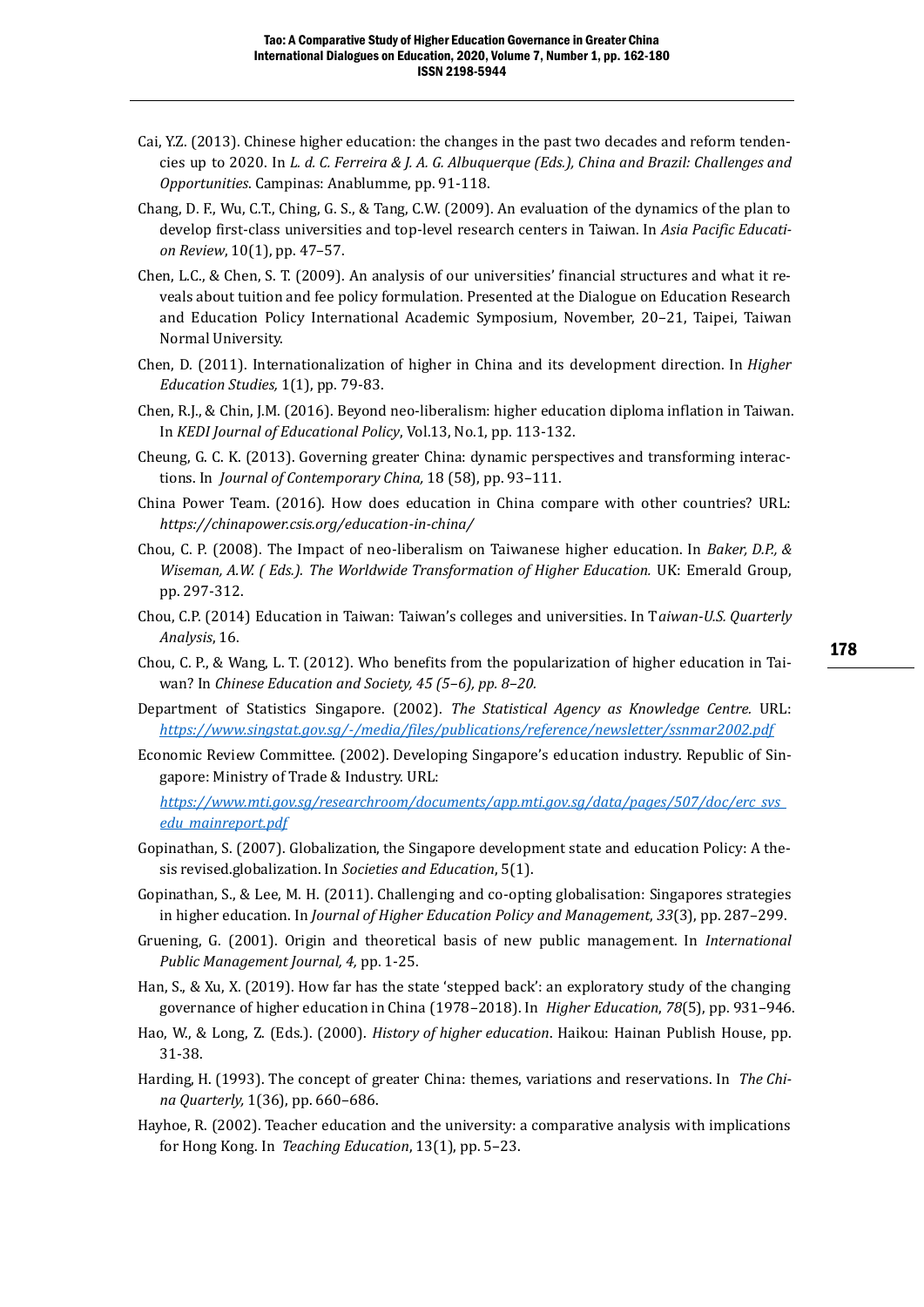- Jiang, N.Q., & Feng, H. (2006). New patterns of China's education opening up. In *China Education Daily.* 25 October 2006.
- Lau, C. M. D., & Yuen, P. K. (2014). The Globalisation of public higher education in Macau.In *The Asia-Pacific Education Researcher*, 23(1), pp. 117–124.
- Lewis, M., & Gelander, G.P. (2009). *Governance in Education: Raising Performance.* Washington, D.C.: World Bank.
- Liao, Y.C. (2018). Re-examining higher education internationalization in Taiwan: university strategies for implementing overseas programmes. In *Higher Education Studies*, 8(4), pp. 116-128.
- Li, M. (2015). Mainland Chinese students in Hong Kong and Macau. In *International Higher Education.* 46, pp. 15-17.
- Lin, P.L. (2019). Internationalization of higher education in China: challenges and opportunities. In *US-China Education Review B*, 9(1), pp. 1-12.
- Lo, W. Y. W. (2017). After globalisation: A reconceptualisation of transnational Higher Education governance in Singapore and Hong Kong. In *Higher Education Quarterly*, 72(1), pp.3–14.
- Loke, H. Y., Chia, Y.T., & Gopinathan, S. (2017). Hybridity, the developmental state and globalisation: the case of Singapore's universities. In *Studies in Higher Education*, *42*(10), pp. 1887–1898.
- Higher Education Bureau.(2020). *Macao Higher Education Overview.* URL: *<https://www.dses.gov.mo/eng/overview/introduction>*
- Ministry of Education. (2011). *Study-in-Taiwan Enhancement Program.* URL: *[https://ws.ndc.gov.tw/Download.ashx?u=LzAwMS9hZG1pbmlzdHJhdG9yLzEwL1JlbEZpbGUvNTU](https://ws.ndc.gov.tw/Download.ashx?u=LzAwMS9hZG1pbmlzdHJhdG9yLzEwL1JlbEZpbGUvNTU2Ni81MjQxLzAwMTQ0NDUucGRm&n=6auY562J5pWZ6IKy6Ly45Ye6LeaTtOWkp%2BaLm%2BaUtuWig%2BWkluWtuOeUn%2BihjOWLleioiOeVqy5wZGY%3D&icon=..pdf) [2Ni81MjQxLzAwMTQ0NDUucGRm&n=6auY562J5pWZ6IKy6Ly45Ye6LeaTtOWkp%2BaLm%2BaUt](https://ws.ndc.gov.tw/Download.ashx?u=LzAwMS9hZG1pbmlzdHJhdG9yLzEwL1JlbEZpbGUvNTU2Ni81MjQxLzAwMTQ0NDUucGRm&n=6auY562J5pWZ6IKy6Ly45Ye6LeaTtOWkp%2BaLm%2BaUtuWig%2BWkluWtuOeUn%2BihjOWLleioiOeVqy5wZGY%3D&icon=..pdf) [uWig%2BWkluWtuOeUn%2BihjOWLleioiOeVqy5wZGY%3D&icon=..pdf](https://ws.ndc.gov.tw/Download.ashx?u=LzAwMS9hZG1pbmlzdHJhdG9yLzEwL1JlbEZpbGUvNTU2Ni81MjQxLzAwMTQ0NDUucGRm&n=6auY562J5pWZ6IKy6Ly45Ye6LeaTtOWkp%2BaLm%2BaUtuWig%2BWkluWtuOeUn%2BihjOWLleioiOeVqy5wZGY%3D&icon=..pdf)*
- Ministry of Education. (2014). *Education in Taiwan 2014/2015*. URL:

*<https://english.moe.gov.tw/public/Attachment/410214412371.pdf>*

- Ministry of Education, People of Republic of China. (2014). *Education in China: national education development overview*. Beijing, China: Ministry of Education, PRC.
- Mok, K. (2016). *The Quest for World-Class University Status: Implications for Sustainable Development of Asian Universities.* Centre for Global Higher Education working paper series. London: **HEFCE**
- Mok, K.H., & Lee, H.H. (2002) A reflection on quality assurance in Hong Kong's higher education. In *Mok, K. H, & Chan, D.(Eds.). Globalization and Education: The Quest for Quality Education in Hong Kong*. Hong Kong: Hong Kong University Press.
- Mok, K.H., & Welch, A.R. (2003). *Globalization and educational restructuring in the asia pacific region.* UK: Palgrave Macmillan
- Pollitt, C. & Bouckaert, G. (2011). *Public management reform: A comparative analysis new public management, governance, and the neo–Weberian state* (3rd ed.)*.* Oxford, U.K. : Oxford University Press.
- Sanders, J.S. (2019). National internationalization of higher education policy in Singapore and Japan: context and competition. In *Compare: A Journal of Comparative and International Education*, 49(3), pp. 413-429.
- Shen, G.Z. (2018). *Building World-Class Universities in China: From the View of National Strategies.*  URL: [http://www.guninetwork.org/articles/building-world-class-universities-china-view](http://www.guninetwork.org/articles/building-world-class-universities-china-view-national-strategies)[national-strategies](http://www.guninetwork.org/articles/building-world-class-universities-china-view-national-strategies)
- Shin, J. C. (2018). *Higher education governance in East Asia: Transformations under neoliberalism*. Singapore: Springer.

179